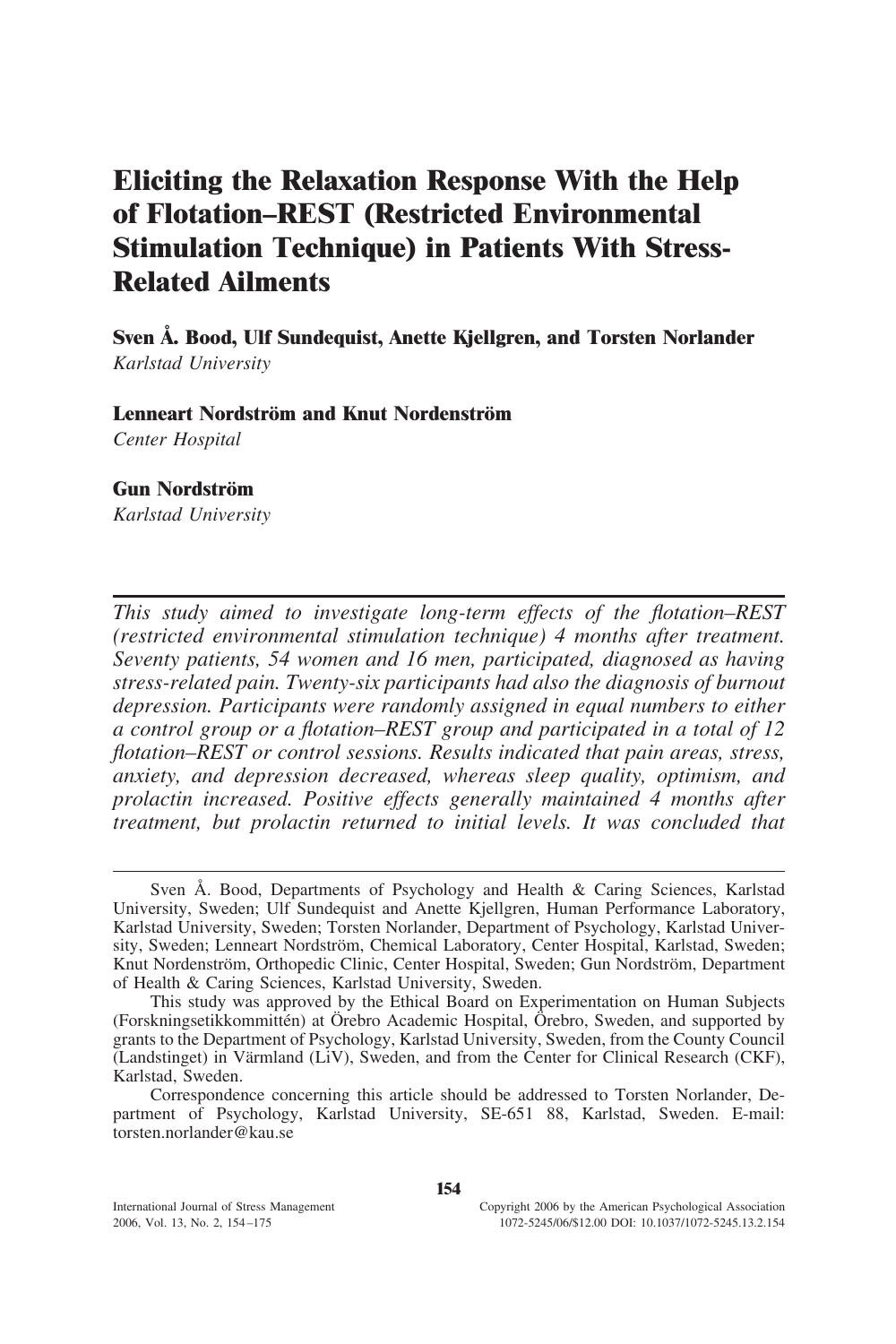#### **Effects of Flotation–REST 155**

*flotation tank therapy is an effective method for the treatment of stressrelated pain.*

*Keywords:* burnout, flotation–REST, pain, prolactin, relaxation response, stress

Current achievement-based, demanding, and high-tempo societies have incurred increased risks and vulnerability for stress-related chronic pain and other illnesses for their people (Lundberg, 2003; Lundberg & Melin, 2002). Increased muscle tension facilitates the development of chronic pain (Linton, 1994), and its induction of negative effects on concentration, self-confidence, learning, and memory has been observed (Levi, 2002, 2004). The brain and central nervous system undergo constant bombardment with information. Relaxation exercises offer a means to reduce the physiological and psychologic reactions to stress (Hoffman, Benson, Arns, Stainbrook, Landsberg, Young, & Gill, 1982; Sandlund & Norlander, 2000). Different relaxation techniques often lead to specific psychologic and physiological changes labeled the "relaxation response" (Benson, 1975). The relaxation response (RR) is identified as the physiological counterpart of the stress or "fight-orflight response" (Esch, Fricchione, & Stefano, 2003).

The RR is associated with instantly occurring physiological changes that include reduced sympathetic nervous system activity, reduced metabolism, and lowered heart rate, blood pressure, and respiratory rate (Bleich & Boro, 1977; Hoffman et al., 1982). At the psychologic level, individuals typically experience RR techniques as genuine rest, recovery, better sleep quality, less need for alcohol and psychoactive medication, as well as an increased sense of control and efficacy in stressful situations (Setterlind, 1990). For a relaxation technique successfully to elicit the RR, at least two main factors are necessary according to Ben-Menachem (1977), that is, reduced sensory input and reduced bodily movements. A problem is that it has been found that the individuals in most need of relaxation techniques are often those who find it most difficult to initiate the relaxation exercises that are necessary for eliciting the RR (Maslach, 1998; Norlander, 1997). In the present study, a floating tank was to induce the RR. Flotation–REST (restricted environmental stimulation technique) is a method in which an individual is placed in a horizontally floating posture and immersed in highly concentrated salt water, in an environment (the floating tank) where all incoming stimuli are reduced to the barest minimum during a short period. The salt water in the floating tank is maintained at skin temperature, ear plugs are used to minimize sounds, and when the tank is closed, complete darkness ensues. Flotation– REST is a cost-effective and secure method with minimal or complete absence of adverse effects (Borrie, 1993; Suedfeld, 1983). Several studies have shown the incidence of positive effects such as increased well-being (Mahoney, 1990), mild euphoria (Schulz & Kaspar, 1994), increased origi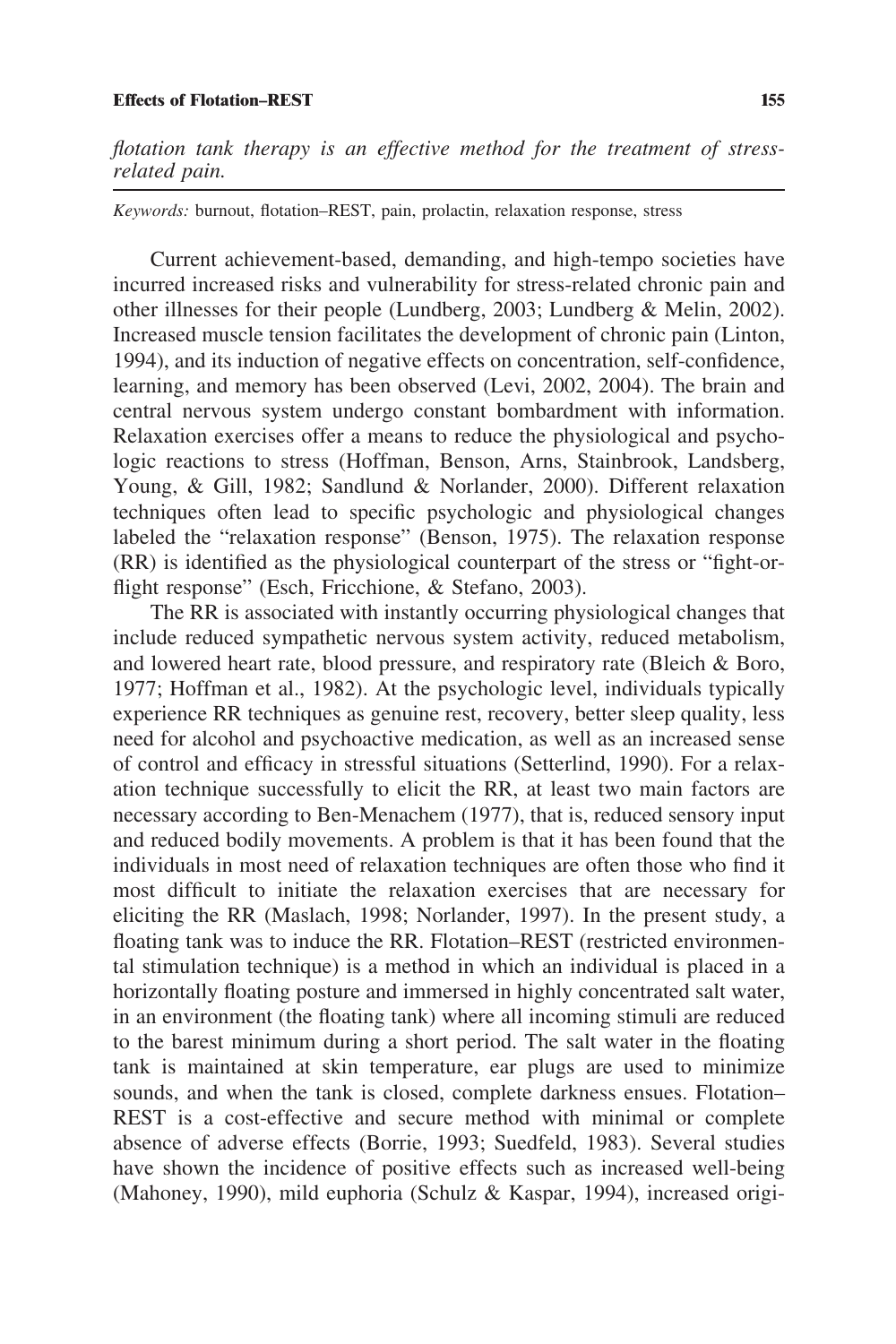nality (Forgays & Forgays, 1992; Norlander, Bergman, & Archer, 1998; Norlander, Kjellgren, & Archer, 2003; Sandlund, Linnarud, & Norlander, 2001; Suedfeld, Metcalfe, & Bluck,1987), improved sleep (Ballard, 1993), reduced stress (Kjellgren, Sundequist, Norlander, & Archer, 2001), reduced tension and anxiety (Fine, & Turner, 1982; Schulz & Kaspar, 1994; Suedfeld, 1983), reduced blood pressure (Fine & Turner, 1982; Turner, Fine, Ewy, & Sershon, 1989), less muscle tension (Norlander, Bergman, & Archer, 1999) as well as indications that the technique is a suitable complement to psychotherapy (Jessen,1990; Mahoney, 1990).

Several studies have been performed that apply flotation–REST as a method to alleviate different types of pain conditions (Kjellgren, 2003; Kjellgren, Sundeqvist, Norlander, & Archer, 2001; Turner & Fine, 1984). Patients experiencing chronic headaches experienced significant improvements after flotation–REST treatment, and these improvements were maintained during follow up 6 months later (Wallbaum, Rzewnicki, Steele, & Suedfeld, 1992). Notable improvements in patients with rheumatic aches were observed by Mereday, Leham, and Borrie (1990). Alleviation of premenstrual pain was noted by Goldstein and Jessen (1990). Other studies indicating analgesic effects associated with flotation–REST have been reported by Fine and Turner (1985) and Norlander, Kjellgren, and Archer (2001). Certain attempts have been made to identify the physiological markers for the subjectively experienced pain alleviation so often reported with flotation–REST. Thus, significant reductions of ACTH and plasma cortisol levels have been found after REST treatment (Turner & Fine, 1983, 1990). One study (Turner, Fine, Ewy, & Sershon, 1989) showed that REST as a treatment method in a series of eight sessions was followed by a decrease in plasma cortisol and a reduction in arterial blood pressure compared with the initial treatment occasion, although Schulz and Kaspar (1994) did not find any changes in plasma cortisol and other endogenous substances 60 minutes after floating compared with lying on a mattress for an equivalent interval. In a former study from the Human Performance Group in Karlstad (Kjellgren, Sundeqvist, Norlander, & Archer, 2001) measuring the catecholamine metabolite 3-metoxy-4-hydroxyphenyletyleneglucol (MHPG) and  $\beta$ -endorphin in serum of floatation–REST-treated patients with muscle tension pain in neck and shoulders, we have found a significant decrease in MHPG levels but no effects on levels of the measured opioid peptide. Still, the patients reported a significant reduction of pain.

There is evidence for effects of body temperature in exercise-induced prolactin changes (Melin, Cure, Pequignot, & Bittel, 1988). The plasma prolactin–norepinephrine relationship in the same report suggests that these changes may depend on central changes in noradrenergic activity. When continuing our effort at explaining the effects of floatation–REST, we decided to measure some further biologic markers, including prolactin, in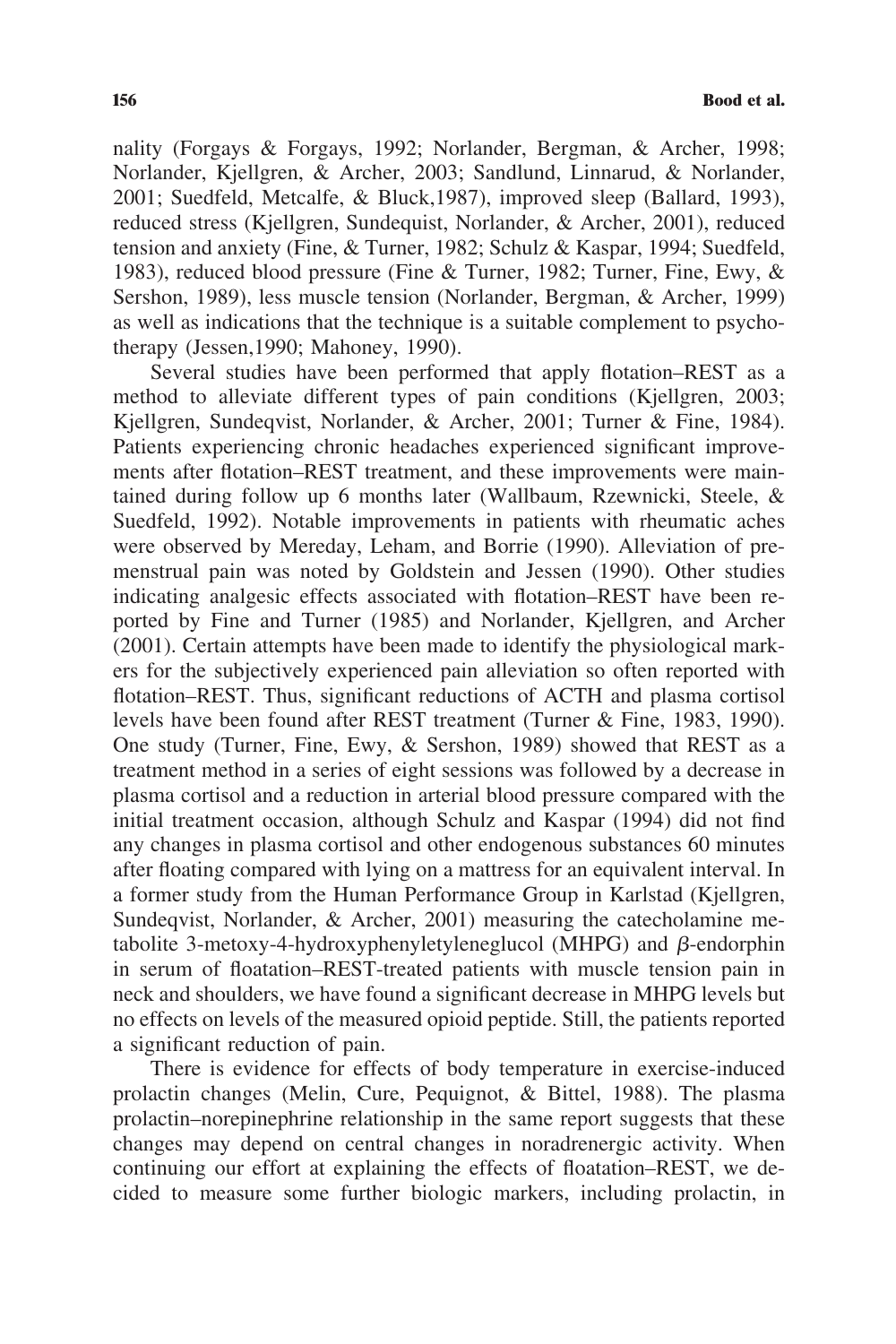patients with widespread pain and chronic fatigue. We directed our attention at prolactin owing to our previous findings on decrease in MHPG at flotation–REST and the report of a connection between adrenergic block and elevated prolactin levels, and because of the reported possible influence of body temperature on prolactin levels.

The present study had two main purposes: (a) to investigate whether it was possible to replicate earlier findings of increased wellness after flotation tank therapy and (b) to investigate whether or not those improvements were maintained during a follow up 4 months later. There have only been a few studies dedicated to the long-term effects of flotation–REST (e.g., Wallbaum, Rzewnicki, Steele, & Sudefeld, 1992).

#### **METHODS**

# **Participants**

Seventy patients, 54 women and 16 men, recruited from the waiting list at the Human Performance Laboratory at Karlstad University, participated in the study. They had been diagnosed by a physician as having stress-related pain of a muscle tension type. Among the patients, 26 of them also had received the diagnosis of "burnout depression"; in Sweden, there is now some consensus among professionals that this diagnosis includes symptoms such as fatigue, less energy, problems with organizing daily life, problems with memory and processing new information, problems with sleep, ailments that do not get relieved by rest, and feelings of lowspiritedness). Patients in the present study reported having had pain for 12.1 years (standard deviation  $[SD] = 8.67$ ) and 29.4% stated that they experienced the pain day and night, 35.3% every day, 25% weekly, 5.9% monthly, and 4.4% reported rare pain. Participants were randomly assigned in equal numbers (35 participants) to one of two experimental groups: a control group and a flotation–REST group (see the sections "Design" and "Procedure"). Analyses (chi-square, goodness-of-fit, .05 level) did not show any significant differences with regard to participation in the control group or the flotation–REST group among men, women, patients with no diagnosis of burnout depression, and patients with such a diagnosis. The average age of the patients was  $49.1$  years  $(SD = 9.81)$ . Statistical analyses using independent samples *t* test yielded no significant age differences between groups regarding experimental groups, gender, or burnout depression ( $p > .05$ ).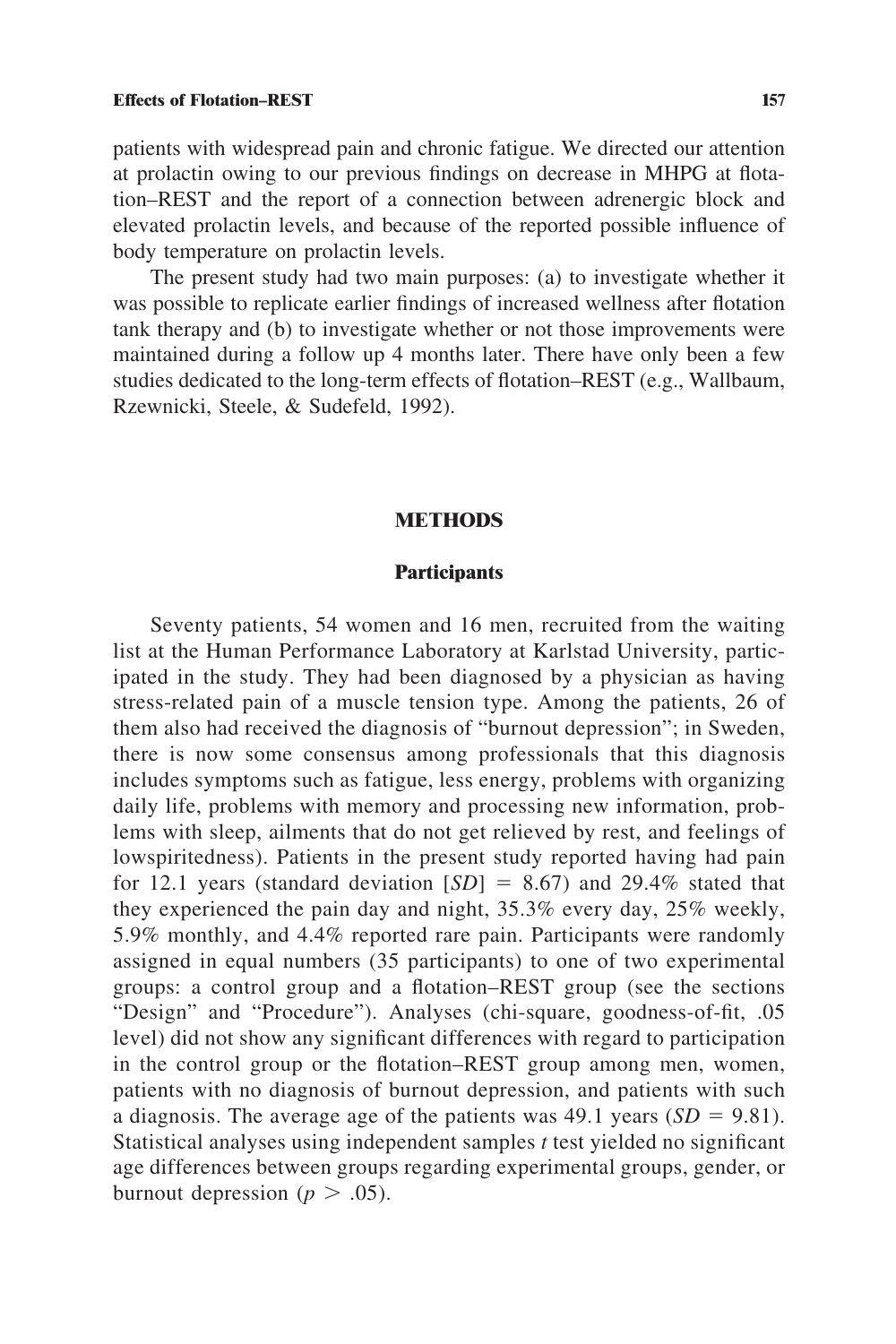#### **Design**

The current study in a first step used a three-way split-plot design, in which *time* with assessments before and after the treatments constituted the within-subjects factor and where *group* (control, flotation–REST) and *diagnosis* (nonburnout patients with stress-related pain, burnout patients with stress-related pain) constituted the between-subjects factors. Participants were randomly assigned to the control (20 nonburnout patients, 15 burnout patients) or flotation (24 nonburnout patients, 11 burnout patients) groups. All participants, irrespective of condition, visited the laboratory for a period of 7 weeks. The period consisted of two visits per week for 3 weeks, followed by a week without treatment, and then another 3 weeks of treatments. The reason for having two 3-week treatment periods was so that female subjects participating could plan the timing of their flotation treatments from the incidence of each menstrual cycle. Participants in the flotation–REST group were involved in a total of 12 flotation–REST treatments (two times per week during 6 weeks). Each flotation treatment lasted 45 minutes, resulting in a total of 315 hours of treatment. The control group received the same treatment as the flotation group before and during the experiment, but instead of floating, they sat in an armchair for 45 minutes and were allowed to read magazines that were laid out for them. In a second step, a two-way split-plot design was used on the flotation–REST group, in which the within-subjects factor now also included a 4-month follow up for the flotation group (*treatment* condition) and where diagnosis was maintained as the between-subjects factor.

#### **Measures**

#### *Flotation Tank*

A flotation tank (Delfi, www.kikre.com, Varberg, Sweden) measuring 2700 mm  $\times$  1500 mm  $\times$  1300 mm was used. The depth of fluid (salt water) varied between 200 and 300 mm. The flotation tank was insulated to maintain constant air and water temperature and to reduce incoming light and noise. The water temperature was maintained at 34.7°C and was saturated with magnesium sulfate (density:  $1.3$  g/cm<sup>3</sup>). The tank was equipped with a horizontal entrance that was easy to open and close (from inside and out) by the subject. Between flotations, a hydrogen peroxide solution was regularly poured in, and after this, the salt water was filtered and sterilized with ultraviolet light.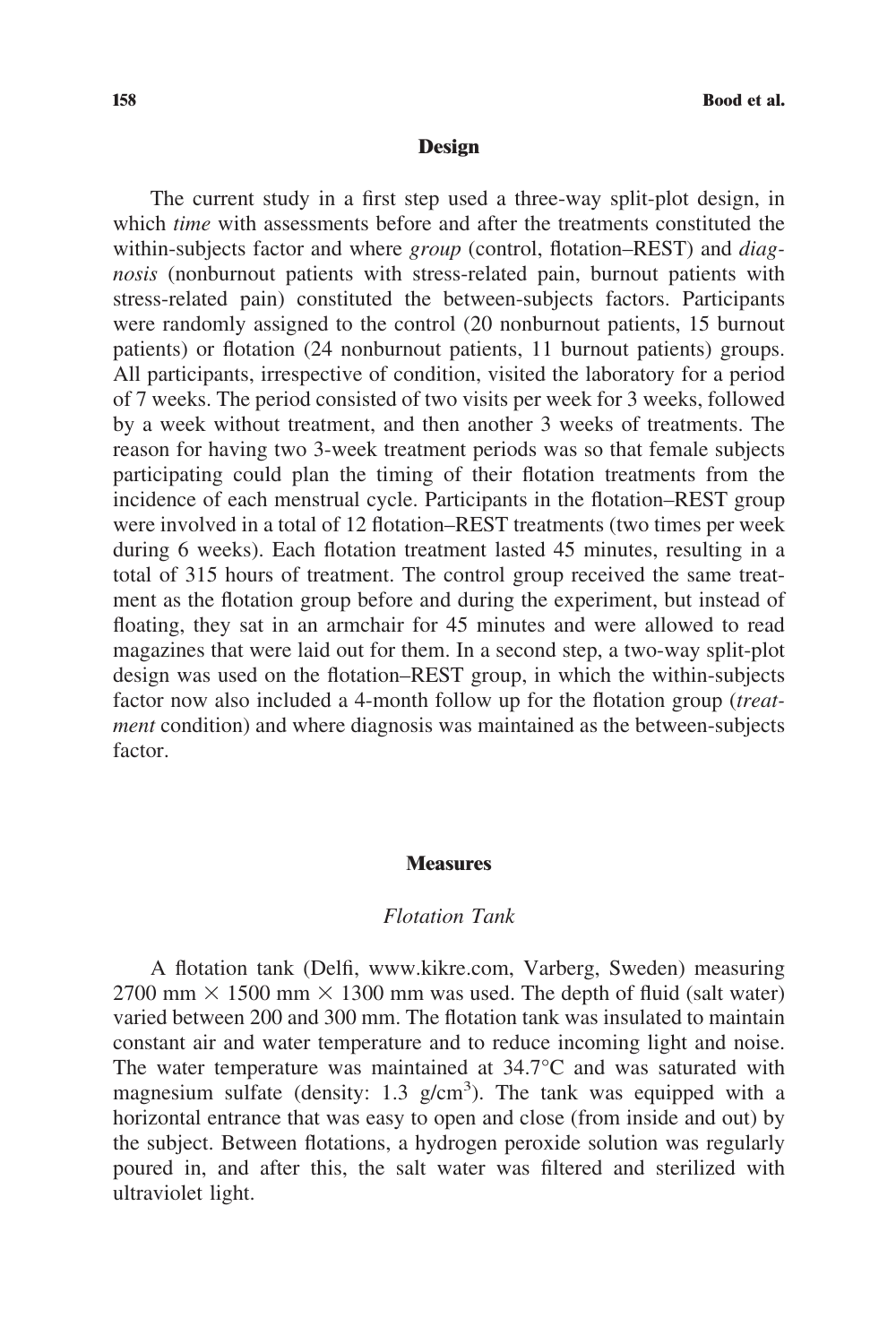# *Questionnaire 1*

Before the treatment (floating in the tank), a questionnaire was provided that estimated each subject's self-assessed pain: intensity, frequency, duration, onset, sleep quality, treatment as well as experiences/symptoms of other types of complaints. Each subject's own descriptions of "sleep quality" were estimated on visual analog scales (0–100).

# *Questionnaire 2*

At a final meeting directly after the 7 weeks of the experimental flotation procedure, the same questions were presented as in questionnaire 1.

# *Blood Measures*

In the present study, blood samples were taken for cortisol and prolactin between 10 o'clock AM and 2 o'clock PM. According to laboratory standard procedures, cortisol was measured in nanomoles per liter blood serum (nmol/L) and prolactin was measured in micrograms per liter blood serum  $(\mu g/L)$ . Normal range for cortisol 10 o'clock is 125 to 625 nmol/L. Normal range for prolactin concerning men is 3.5 to 18  $\mu$ g/L and for women 4.5 to  $25 \mu g/L$ .

#### *Pain Area Inventory*

The pain area inventory (PAI) test (Bood, Sundequist, Kjellgren, Nordström,  $\&$  Norlander, in press) consists of two anatomical images of a human being, one frontal and one dorsal. The task of the participants was to indicate with a color pen their areas of pain and color them in. A transparent, plastic film was then placed over the colored areas on both figures. Each figure was divided into 833 equal-sized squares (total 1666), and the number of colored squares was calculated. The test was validated (Bood, Sundequist, Kjellgren, Nordström, & Norlander, in press) through comparisons with other instruments measuring total number of pain types, number of connected pain areas, most severe pain intensity, normal pain intensity, and pain frequency, which yielded acceptable values (standardized item  $\alpha = .84$ ,  $R = 0.70$ ). Test–retest reliability was examined through using a group of pain patients who completed the pain area inventory on two occasions 7 weeks apart  $(r = .92)$ .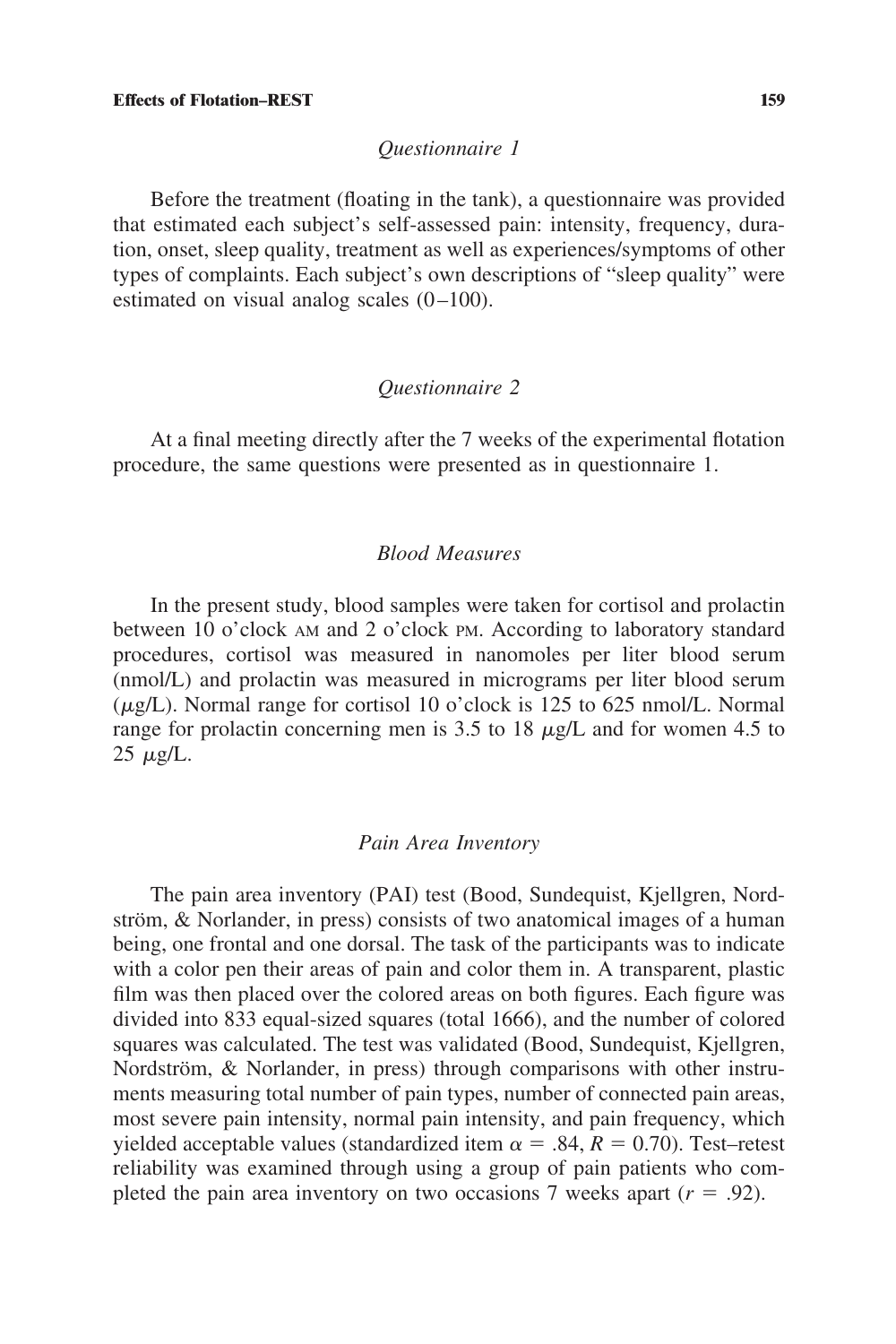# *Stress and Energy*

The stress and energy (SE) instrument is a self-estimation instrument concerning individuals' energy and stress experiences (Kjellberg & Iwanowski, 1989). It consists of two subscales that elucidate the mood levels of the subjects on the dimensions: "experienced stress" and "experienced energy." Response alternatives were arranged on six-grade scales, extending from  $0 =$  not at all to  $5 =$  very much. The instrument has been validated by analyses from studies focused on occupational burdens and pressures (Kjellberg & Bohlin, 1974; Kjellberg & Iwanowski, 1989). The SE scale was constructed and based on an early and much used checklist, the Mood Adjective Check-List, constructed by Nowlis and Green (1965) and modified further and translated into Swedish by Kjellberg and Bohlin (1974). Kjellberg and Iwanowski (1989) reduced the list to 12 adjectives on two dimensions. It is currently the latest version of the SE scale (with test–retest scores of 0.73 to 0.78) and was used in the present study. The test did not have a time limit.

# *Hospital Anxiety Depression Scale*

The Hospital Anxiety Depression scale (HAD) is a rating scale concerning degree of anxiety and depression using various published materials. It was constructed by Zigmond and Snaith (1983) for use with physically ill people. It has since been revised to be used as a rating scale for anxiety and depression. Its validity and reliability were examined by Herrmann (1997). The instrument consists of 14 statements with four response alternatives  $(0-3)$ , ranging from positive to negative or vice versa, and there are seven statements regarding anxiety and seven regarding depression.

# *Life Orientation Test*

This test (Scheier & Carver, 1985) consists of eight items plus four filler items. The task of each participant is to decide whether or not one is in agreement with each of the items described, on a scale of 0–4, in which 0 indicates "strongly disagree" and 4 indicates "strongly agree." The test measures dispositional optimism, defined in terms of generalized outcome expectancies. Parallel test reliability is reported to be 0.76 and internal consistency to be 0.76 (Scheier & Carver, 1985), Test–retest reliability is 0.75 (Norlander, Bergman, & Archer, 2002). The Life Orientation Test (LOT) is also regarded as having an adequate level of convergent and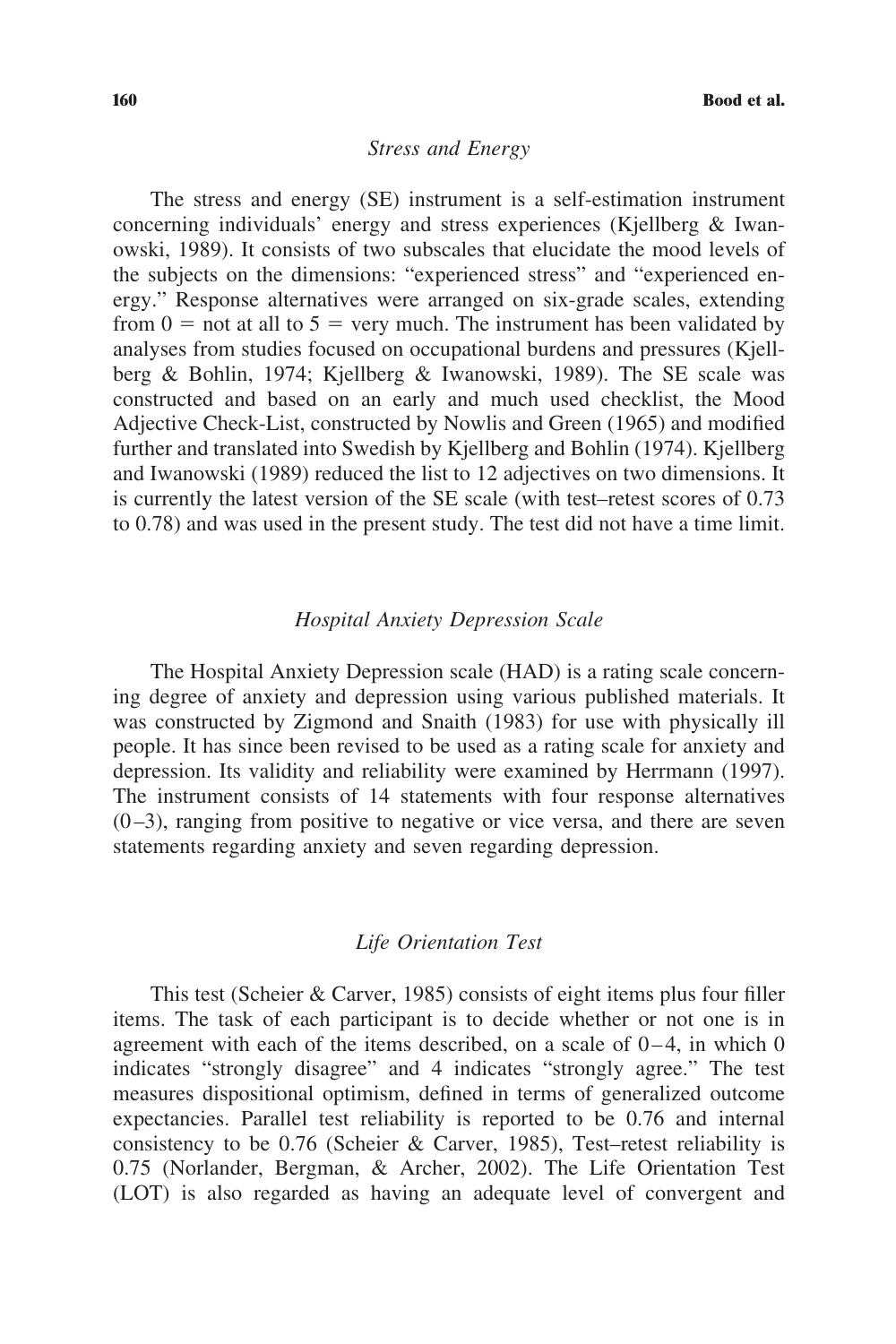discriminant validity (Scheier & Carver, 1985), as demonstrated by correlation statistics and by using LISREL VI  $(r = .64)$ .

# *Positive Affect and Negative Affect Scales*

The Positive Affect and Negative Affect Scales (PANAS) instrument (Bood, Archer, & Norlander, 2004; Norlander, Bood, & Archer, 2002; Watson, Clark, & Tellegen, 1988) assesses the degree of affect, both negative (NA) and positive (PA). The instrument consists of 10 adjectives for the NA dimension and 10 adjectives for the PA dimension. In the test manual (Watson, Clark, & Tellegen, 1988), it is postulated that the adjectives describe feelings and mood. The participants were asked to estimate how they had been feeling during the last week. Response alternatives are presented on 5-degree scales ranging from  $0 =$  "not at all" to  $5 =$  "very much." The PANAS scale has been validated through studies focused on several different routinely used scales within psychopathology (Huebner & Dew, 1995). Cronbach's alpha for PA was 0.73 and for NA 0.76 in the present study.

#### *Experienced Deviation From Normal State*

An instrument modified for use with flotation–REST (Kjellgren, Sundeqvist, Norlander, & Archer, 2001) uses the internationally applied psychometric instruments, APZ questionnaire, and OAVAV (Dittrich, 1998) for obtaining judgments of altered states of consciousness and the relaxation response. Several studies indicate strong connections between altered states of consciousness and different RR techniques such as Qigong (Jones, 2001), Tai Chi (Yocum, Castro, & Cornett, 2000), and muscle relaxation training (Stenstrom, Arge, & Sundbom, 1996). In total, the experienced deviation from normal state (EDN) instrument consists of 29 questions whereby each is responded on a visual analog scale (0–100). A complete "index of experience" was constructed from the points obtained from all 29 questions and were averaged to provide a "sum of experience." These values reflect the total experience of deviation from normal states. Cronbach's alpha for EDN was 0.93 in the present study. Typical EDN values after an individual's first experience of flotation–REST is around 30 EDN points, which should be compared with the first experience of chamber REST (15 points) (Kjellgren, Sundequist, Sundholm, Norlander, & Archer, 2004).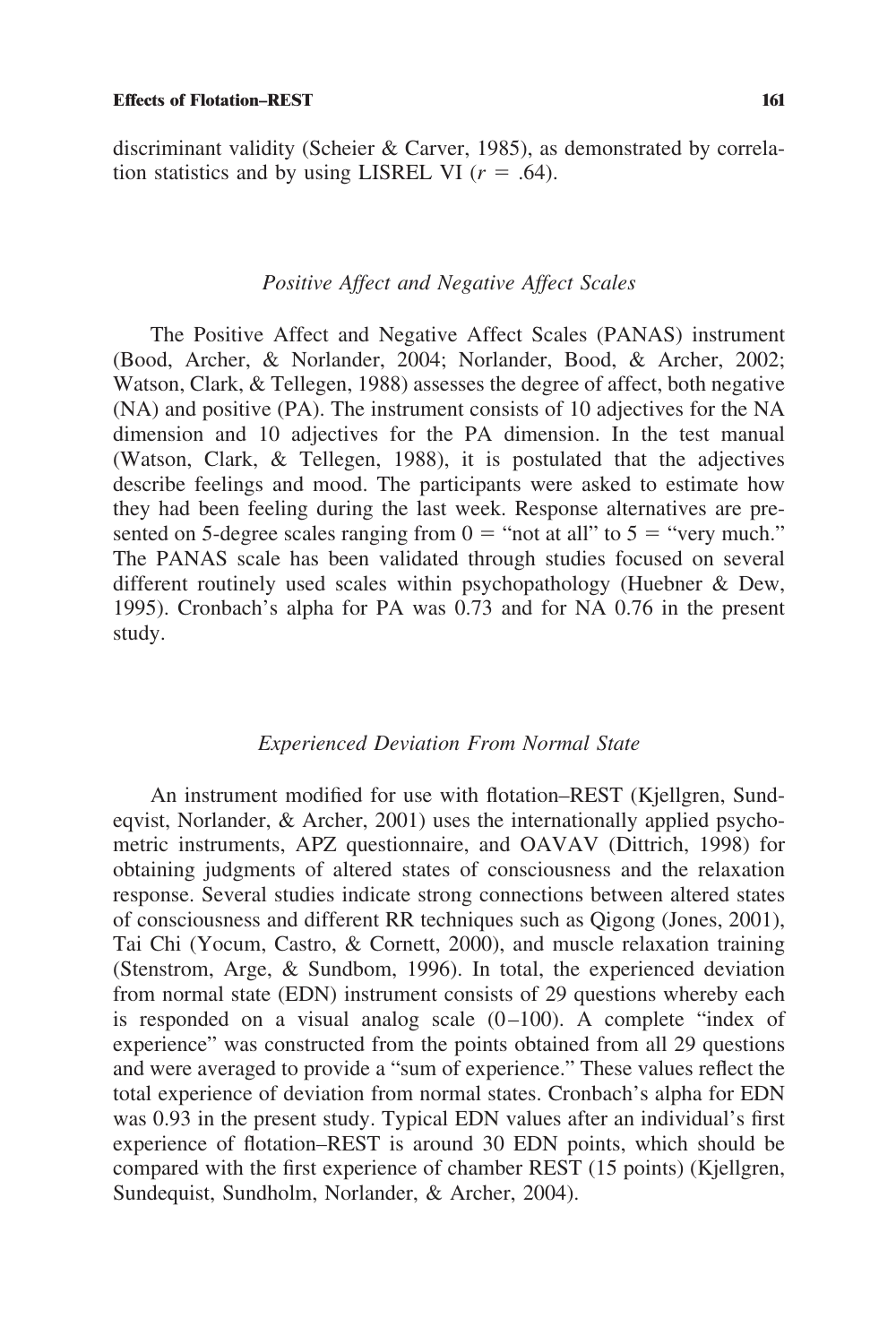#### **Procedure**

The participants were recruited by asking patients on the waiting list for participation in the flotation–REST experiment at the Human Performance laboratory, Karlstad University, Sweden. They were either originally referred by their physicians or had responded to announcements for individuals with localized muscle tension pain in the neck and shoulder area, with or without temporal headache, associated with myofascial tender points or trigger points.

Each participant's first contact with the project was an interview with a pain specialist at the initial medical examination where they were informed about the project, screened for suitability through questionnaire 1, and underwent a medical examination (including a blood sample for later analysis of cortisol and prolactin), plus a careful pain analysis, including palpation of muscle tone and a neurologic examination. Among the exclusion criteria were listed pregnancy or ongoing breast feeding, somatic problems/illnesses requiring other types of treatment, open wounds, manifest psychiatric symptoms, neurologic disturbances, whiplash-related disorders, manifest posttraumatic stress disorder, as well as regular treatment with heavy opiate analgesics, signs of anxiety/fear, or discomfort being in a restricted environment.

During this interview, each participant's degree of anxiety–depression was assessed using HAD, whereupon the other personality tests and other psychologic tests were completed. Every participant received a leaflet with patient-oriented information about flotation–REST, in which (in addition to the purely practical details associated with treatment) they were also informed that driving was not recommended shortly after treatment (as a result of increased risk of transient tiredness). During this initial contact, each subject was shown around the floatarium. The information was restricted (no mentioning of possible changes in consciousness), and the participants were only informed that most people experience the floating as relaxing.

After this, participants were randomly assigned to either the control group or to the flotation–REST group. The participants belonging to the control group sat in an easy chair reading their own literature or literature provided, for 45 minutes, twice per week, first for 3 weeks, then 1 week with no treatment, followed by another 3 weeks with the armchair condition. The participants belonging to the flotation–REST group were given flotation treatment during the forthcoming 3 weeks (with two visits per week), whereby each floating session was of 45 minutes' duration. After that, the participants had 1 week with no treatment followed by another 3-week period. The number and duration of treatments—12 over a 7-week period (two 3-week treatment periods with a nontreatment week in between)—was chosen from similarly sized schedules described in the literature and from our own experiences.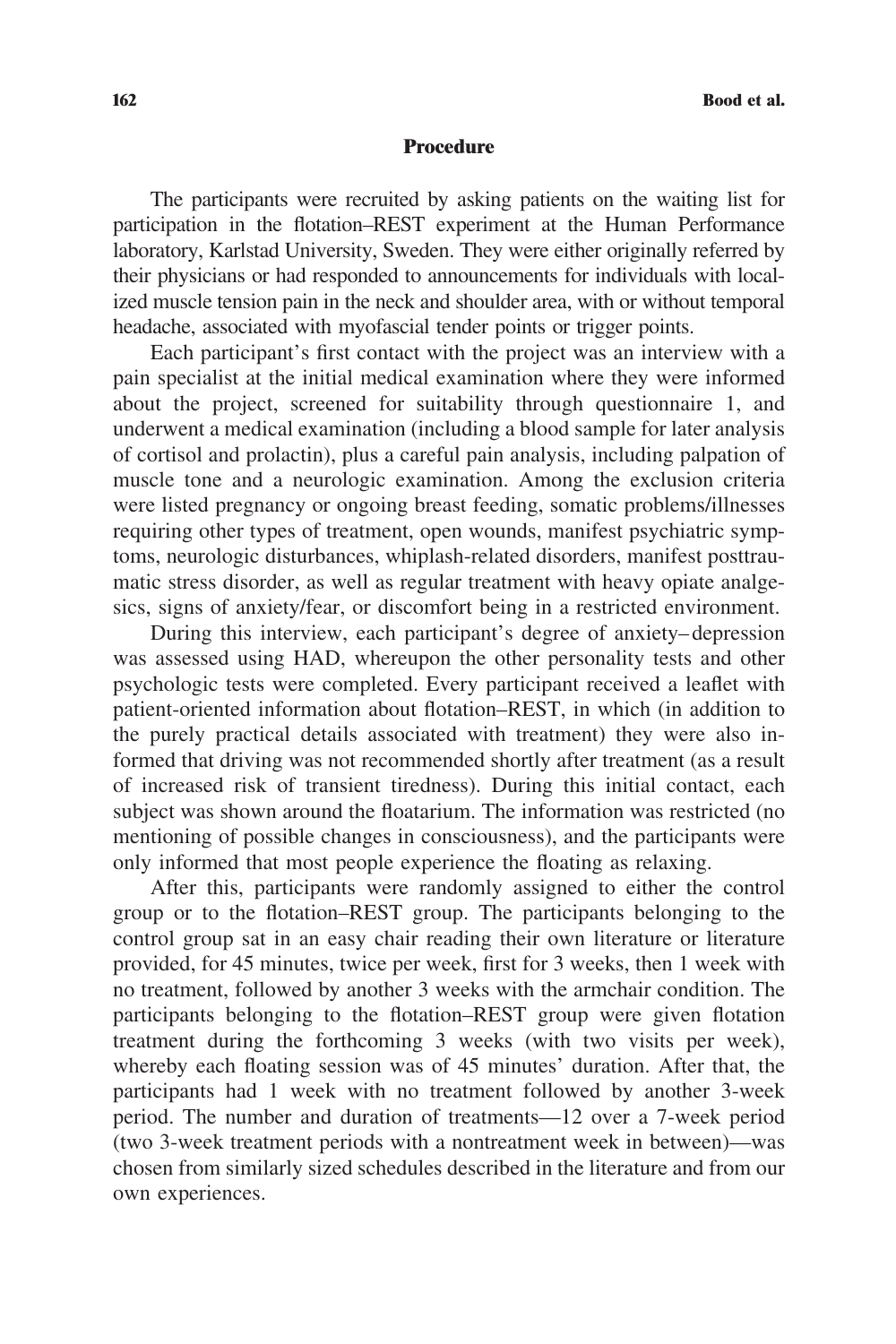A "spontaneous-randomization" process consisting of a "first come, first assigned" method was applied. When the participant was using the flotation tank at the very first session, he or she was informed of the flotation technique, shown the bathroom and shower, and thoroughly reminded of complete freedom to terminate the session if necessary. After visits to the bathroom and shower and the insertion of earplugs, each participant was allowed to immerse himself or herself in the water of the tank and close the lid unaided following instructions to relax. Treatment was terminated after 45 minutes when the experimenter gently knocked on the exterior of the tank. Directly after the first session in the flotation tank, the participant was allowed to complete the EDN. They also had to complete the EDN directly after the last session (i.e., after 12 flotations) in the flotation tank.

With regard to the second between-subjects factor of the study (diagnosis), experience was already available suggesting that approximately half of the patients with stress-related pain from muscular tension who seek treatment are also diagnosed with burnout depression. Thus, no further groupings of patients were carried out.

Three days (or 72 hours) after the final control or flotation session, participants attended a final consultation and follow-up discussion with a nurse, at which time they completed questionnaire 2 and the personality tests, and a new blood sample was taken. All the patients described in the present study completed the whole course of treatment (12 control or flotation sessions over 6 weeks).

Four months after the final consultation, all patients in the flotation– REST group were invited to participate in a follow-up study at the Human Performance laboratory. The information was also given that if they accepted the invitation they would receive a lottery ticket valued at \$10 U.S. Twentyeight of the participants in the flotation group participated in the follow-up consultation in which they once more completed the questionnaire, the personality tests, and also had a new blood sample taken.

#### **RESULTS**

# **Step 1: Comparisons Between the Control Group and the Flotation–REST Group With Regard to Time and Diagnosis**

A three-way mixed Pillais' multivariate analysis of variance was carried out with time (before, after) as the within-subjects factor and group (control, flotation–REST) plus diagnosis (nonburnout patients, burnout patients) as between-subjects factors, and with prolactin, cortisol, pain area (PAI), sleep quality, dispositional optimism (LOT), stress (SE), energy (SE), anxiety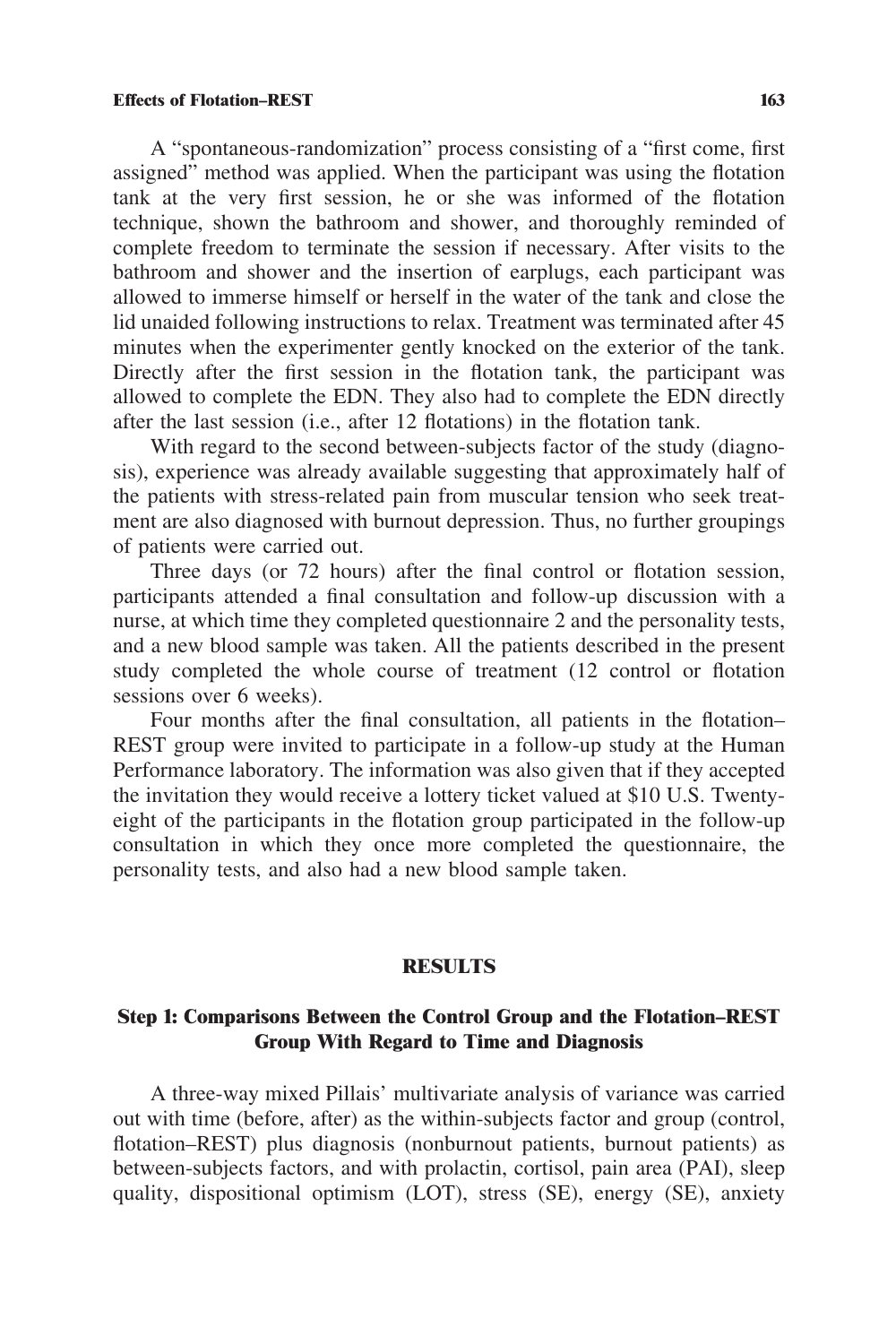|             |                 |                 |                 | <b>Table 1.</b> Means and (Standard Deviations) for Prolactin, Cortisol, and Pain Area Inventory (PAI) Before and After Control or Flotation<br>Treatment (Time 1-2) With Regard to Group (Control, Flotation-REST) and Diagnosis (Nondepressed, Depressed) |                 |
|-------------|-----------------|-----------------|-----------------|-------------------------------------------------------------------------------------------------------------------------------------------------------------------------------------------------------------------------------------------------------------|-----------------|
|             |                 | Control         | Flotation-REST  |                                                                                                                                                                                                                                                             | lime            |
| Variable    | Nondepressed    | Depressed       | Nondepressed    | Depressed                                                                                                                                                                                                                                                   | Before & After  |
| Prolactin   | 13.33 (5.34)    | (7.93(9.07)     | 13.18 (5.01)    | 12.7(6.15)                                                                                                                                                                                                                                                  | (4.13 (6.46)    |
| Prolactin 2 | 1.58(4.04)      | [5.57 (6.85)    | $4.12(5.42)$ #  | 24.31 (30.29)#                                                                                                                                                                                                                                              | 15.28 (13.19)   |
| Cortisol    | 248.00 (107.00) | 280.79 (89.33)  | 248.79 (100.99) | 71.73 (50.21)                                                                                                                                                                                                                                               | 242.69 (98.25)  |
| Cortisol 2  | 247.35 (86.01)  | 280.43 (106.23) | 221.92 (79.61)  | 234.18 (37.16)                                                                                                                                                                                                                                              | 242.81 (83.85)  |
| PAI 1       | 43.72 (111.97)  | (49.14(155.78)  | 01.61 (108.96)  | 203.18 (181.89)                                                                                                                                                                                                                                             | 40.11 (135.87)  |
| PAI 2       | 20.88 (81.84)   | 135.14 (135.87) | 60.42 (66.33)#  | $01.25(97.56)$ #                                                                                                                                                                                                                                            | $01.81(97.99)*$ |
|             |                 |                 |                 | Note. Significant effects for Time ( $p < 0.05$ ) are indicated in the After conditions with *. Significant interaction effect for Time $\times$ Group ( $p < 0.05$ )                                                                                       |                 |

| ;                    |               |
|----------------------|---------------|
|                      |               |
|                      |               |
| t                    |               |
| j                    |               |
|                      |               |
|                      |               |
|                      |               |
|                      |               |
| i                    |               |
| i                    |               |
| ł                    |               |
|                      |               |
|                      |               |
| j                    |               |
| t                    |               |
| WIth                 |               |
| i                    |               |
|                      |               |
| l<br>ļ               |               |
| 1                    |               |
|                      |               |
|                      | į<br>į        |
|                      |               |
|                      |               |
|                      |               |
| $\ddot{a}$           |               |
| ï                    | í             |
|                      |               |
| i                    | ŀ             |
| I                    |               |
| i                    |               |
|                      |               |
| ì                    | ļ             |
| $\ddot{\phantom{a}}$ |               |
|                      |               |
|                      | i             |
| ote.<br>֦֘           | mo.<br>.<br>. |
| ;<br>ś               | ł             |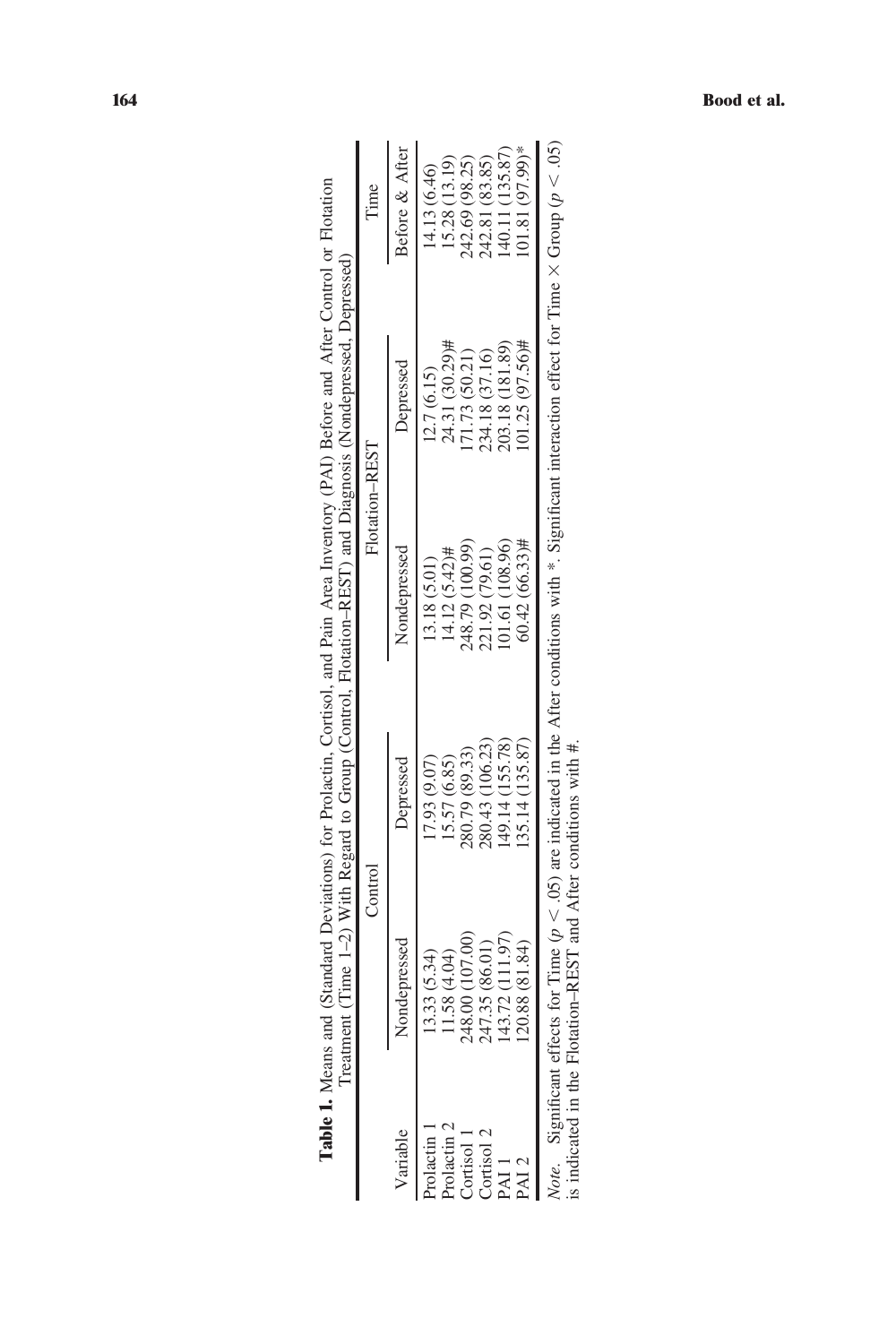| with Regard to Group (Control, Flotation–REST) and Diagnosis<br>(Nondepressed, Depressed) |               |  |                                                          |               |                |  |
|-------------------------------------------------------------------------------------------|---------------|--|----------------------------------------------------------|---------------|----------------|--|
|                                                                                           | Control       |  | Flotation-REST                                           |               | Time           |  |
| Variable                                                                                  | Nondepressed  |  | Depressed Nondepressed                                   | Depressed     | Before & After |  |
| Sleep 1                                                                                   | 51.89 (26.27) |  | $61.27(16.88)$ 46.71 (24.23)                             | 34.00 (15.92) | 49.28 (23.47)  |  |
| Sleep 2                                                                                   |               |  | 56.53 (22.79) 55.53 (21.43) 59.04 (22.65)# 42.82 (30.7)# |               | 55.00 (23.86)  |  |

**Table 2.** Means and (Standard Deviations) for Sleep Quality (Sleep) and Dispositional Optimism (Optimism) Before and After Control or Flotation Treatment (Time 1–2)  $R$ egard to Group (Control, Flotation–DEST) and

*Note.* Significant interaction effect for Time  $\times$  Group ( $p < .05$ ) is indicated in the Flotation– REST and After conditions with #.

Optimism 1 21.89 (4.05) 23.07 (4.53) 20.63 (3.97) 16.73 (5.53) 20.88 (4.75)<br>Optimism 2 22.42 (4.54) 22.13 (4.36) 21.88 (4.12)# 19.09 (5.03)# 21.64 (4.49) Optimism 2 22.42 (4.54) 22.13 (4.36) 21.88 (4.12)# 19.09 (5.03)# 21.64 (4.49)

(HAD), depression (HAD), positive affectivity (PANAS), and negative affectivity (PANAS) as the dependent variables. This analysis yielded significant effects for time ( $p = .003$ ,  $Eta^2 = 0.48$ , power  $> 0.97$ ), group ( $p =$ .018, *Eta*<sup>2</sup> = 0.41, power = 0.91), and diagnosis ( $p = .003$ , *Eta*<sup>2</sup> = 0.48, power = 0.98), and there was also a significant time  $\times$  group interaction effect ( $p = .005$ ,  $Eta^2 = 0.46$ , power = 0.96). There were no other significant effects ( $p > .05$ ). The results from the univariate *F* tests concerning time  $\times$ group interaction, group and diagnosis, are given subsequently. A three-way mixed multivariate analysis of covariance controlling for the difference between control and flotation groups regarding cortisol concentrations before treatments yielded no other significant effects. For means and standard deviations, see Tables 1 through 4.

The analysis indicated direct flotation–REST effects (time  $\times$  group interaction effects) for prolactin  $(F[1, 49] = 8.81, p = .00)$ , pain area inventory  $(F[1, 49] = 10.25, p = .00)$ , sleep quality  $(F[1, 49] = 4.82, p =$ .03), dispositional optimism  $(F[1, 49] = 6.62, p = .01)$ , stress  $(F[1, 49] =$ 

|           | Control      |             | Flotation-REST |                | Time           |
|-----------|--------------|-------------|----------------|----------------|----------------|
| Variable  | Nondepressed | Depressed   | Nondepressed   | Depressed      | Before & After |
| Stress 1  | 2.04(0.87)   | 2.14(1.10)  | 2.19(1.01)     | 2.83(0.85)     | 2.24(0.98)     |
| Stress 2  | 1.94(0.95)   | 2.03(0.71)  | $1.51(0.99)$ # | $1.95(1.15)$ # | $1.80(0.97)$ * |
| Energy 1  | 3.30(1.02)   | 3.12(1.20)  | 3.11(0.81)     | 2.77(0.96)     | 3.11(0.98)     |
| Energy 2  | 3.11(0.99)   | 3.23(0.87)  | 3.15(0.78)     | 2.83(0.64)     | 3.10(0.83)     |
| Anxiety 1 | 7.74(3.48)   | 6.80(2.98)  | 7.00(3.62)     | 10.91(3.65)    | 7.78(3.67)     |
| Anxiety 2 | 7.26(4.20)   | 8.73 (7.52) | $5.48(3.27)$ # | $7.18(3.63)$ # | 6.93(4.82)     |
| Depress 1 | 3.79(3.34)   | 5.13(3.16)  | 4.08(2.89)     | 10.09(4.99)    | 5.19(4.04)     |
| Depress 2 | 3.47(3.01)   | 5.47 (4.84) | $3.24(2.67)$ # | $6.18(3.43)$ # | $4.24(3.57)*$  |

**Table 3.** Means and (Standard Deviations) for Stress, Energy, Anxiety, Depression Before and After Control or Flotation Treatment (Time 1–2) With Regard to Group (Control, Flotation–REST) and Diagnosis (Nondepressed, Depressed)

*Note.* Significant effects for Time ( $p < .05$ ) are indicated in the After conditions with \*. Significant interaction effect for Time  $\times$  Group ( $p < 0.05$ ) is indicated in the Flotation–REST and After conditions with #.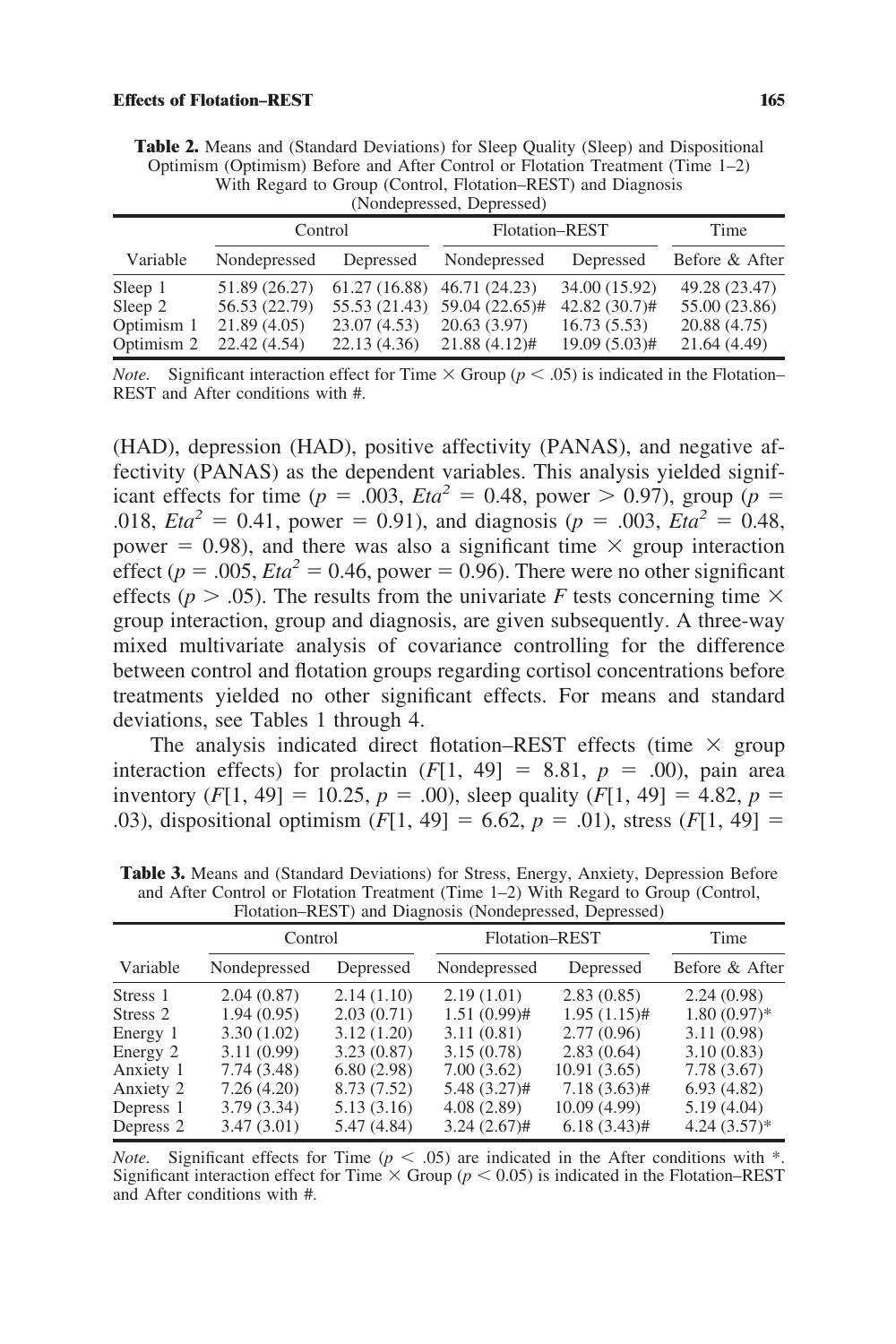| (Nondepressed, Depressed)                                     |                                                              |                                                             |                                                              |                                                              |                                                                    |
|---------------------------------------------------------------|--------------------------------------------------------------|-------------------------------------------------------------|--------------------------------------------------------------|--------------------------------------------------------------|--------------------------------------------------------------------|
|                                                               | Control                                                      |                                                             | Flotation-REST                                               |                                                              | Time                                                               |
| Variable                                                      | Nondepressed                                                 | Depressed                                                   | Nondepressed                                                 | Depressed                                                    | Before & After                                                     |
| PA <sub>1</sub><br>PA <sub>2</sub><br>NA 1<br>NA <sub>2</sub> | 34.37 (7.32)<br>35.11 (5.56)<br>18.42 (6.07)<br>18.32 (5.08) | 31.93 (10.22)<br>31.53 (9.65)<br>21.4 (9.32)<br>16.47(8.41) | 31.75 (7.36)<br>35.08 (5.76)<br>16.58 (3.98)<br>15.48 (4.07) | 28.09(8.56)<br>32.91 (6.77)<br>24.91 (6.92)<br>20.00 (12.33) | 31.93 (8.29)<br>$33.99(6.89)$ *<br>19.46 (6.99)<br>$17.17(7.19)^*$ |

**Table 4.** Means and (Standard Deviations) for Positive Affectivity (PA), and Negative Affectivity (NA) Before and After control or Flotation Treatment (Time 1–2) With Regard to Group (Control, Flotation–REST) and Diagnosis (Nondepressed, Depressed)

*Note.* Significant effects for Time ( $p < .05$ ) are indicated in the After conditions with \*.

7.54,  $p = .01$ ), anxiety ( $F[1, 49] = 6.06$ ,  $p = .02$ ), and depression ( $F[1, 49]$ )  $= 7.40, p = .01$ ). The analysis indicated no significant time  $\times$  group interaction effects for energy, positive affectivity, negative affectivity, and for cortisol ( $p > .05$ ). Concerning differences regarding groups, there were no significant results between experimental groups  $(p > .05)$  except for cortisol  $(F[1, 49] = 4.61, p = .04)$ , in which participants in the control group had higher concentrations of cortisol as compared with the participants in the flotation group. Finally, concerning differences with regard to diagnosis, there were no significant results between groups ( $ps > .05$ ) except for prolactin  $[F(1, 49) = 4.68, p = .03]$ , Negative affectivity  $[F(1, 49) = 5.26, p = .03]$  $p = .02$ , and Depression (*F*[1, 49] = 22.38,  $p < .00$ ), in which participants with burnout diagnosis had higher levels of prolactin, negative affectivity, and of depression.

# **Step 2: Analyses of the Flotation–REST Group 4 Months After Treatment With Regard to Treatment and Diagnosis**

In the second step, the long-term effects of flotation–REST treatment were analyzed. Statistical analyses were carried out using two-way split-plot Bonferroni analyses of variance with treatment (before treatment, directly after treatment, 4 months after treatment) as the within-subjects factor and diagnosis (nonburnout patients, burnout patients) as the between-subjects factor. Only dependent variables, which in the first step exposed effects from the flotation–REST treatment, shown by time  $\times$  group interaction effects, were used, including prolactin, pain area (PAI), sleep quality, dispositional optimism (LOT), stress (SE), anxiety (HAD), and depression (HAD). For means and standard deviations, see Tables 5 through 7.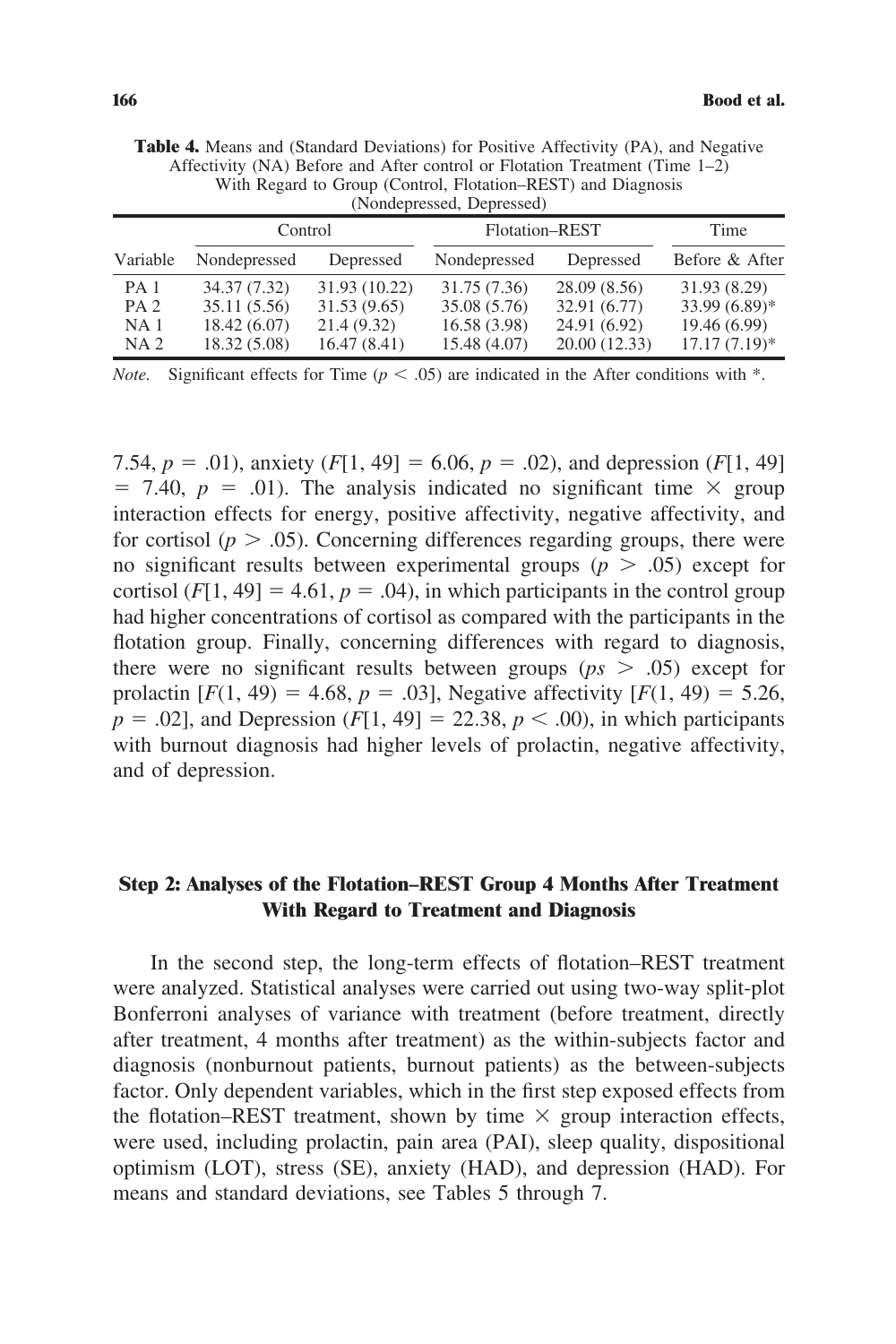|                  | Diagnosis      | Treatment       |                          |
|------------------|----------------|-----------------|--------------------------|
| Variable         | Nondepressed   | Depressed       | Before, After, Follow-up |
| Prolactin 1      | 13.36 (5.04)   | 12.70(6.15)     | 13.14 (5.34)             |
| Prolactin 2      | 14.34(5.40)    | 24.31 (30.29)   | $17.47(17.65)^*$         |
| Prolactin 3      | 13.04(5.57)    | 13.30(4.30)     | 13.13(5.10)              |
| PAI 1            | 102.23 (11.49) | 203.18 (181.89) | 135.88 (144.32)*         |
| PAI <sub>2</sub> | 57.44 (66.94)  | 101.25 (97.56)  | 70.92 (78.34)            |
| PAI <sub>3</sub> | 72.93 (70.41)  | 79.67 (51.53)   | 74.95 (64.04)            |

**Table 5.** Means and (Standard Deviations) for Prolactin and Pain Area Inventory (PAI) Before Treatment, Directly After Treatment, and 4 Months After Treatment (1–3) With Regard to Diagnosis (Nondepressed, Depressed)

*Note.* Significant effects for Treatment ( $p < .05$ ) are indicated with  $*$  in the condition which is significantly high or low as compared to the other two conditions.

### *Prolactin*

The analyses yielded a significant difference for treatment  $(F[2, 48] =$ 4.48,  $p = .024$ ), and further analysis showed (pair-samples *t* tests, 5% level) that the prolactin concentrations first increased from 13.14  $(SD = 5.34)$  to  $17.47$  (*SD* = 17.65) directly after treatment and then decreased again 4 months after treatment to 13.13 ( $SD = 5.10$ ) back to the original level. There were no other significant effects ( $p > .05$ ).

#### *Pain Area Inventory*

The analyses yielded a significant difference for treatment  $(F[2, 28])$ 7.37,  $p = .004$ ), and further analysis showed (pair-samples *t* tests, 5% level) that pain as assessed with the PAI first decreased from 135.88 squares (*SD* 144.33) to 70.92 squares  $(SD = 78.34)$  directly after treatment and then

Variable Diagnosis Treatment Nondepressed Depressed Before, After, Follow-up Sleep 1 48.35 (23.38) 34.00 (15.92) 43.71 (22.08)\* Sleep 2 59.39 (23.10) 42.82 (30.07) 54.03 (26.30) Sleep 3 50.53 (26.32)# 52.67 (21.86)# 51.21 (24.59) Optimism 1 20.48 (3.99) 16.73 (5.53) 19.27 (4.80)\*<br>
Optimism 2 21.70 (4.12) 19.09 (5.03) 20.85 (4.53) Optimism 2 21.70 (4.12) Optimism 3 22.42 (5.65) 18.78 (5.19) 21.25 (5.68)

Table 6. Means and (Standard Deviations) for Sleep Quality (Sleep) and Dispositional Optimism (Optimism) Before Treatment, Directly After Treatment, and 4 Months After Treatment (1–3) With Regard to Diagnosis (Nondepressed, Depressed)

*Note.* Significant effects for Treatment ( $p < .05$ ) are indicated with  $*$  in the condition which is significantly high or low as compared to the other two conditions. Significant interaction effects for Treatment  $\times$  Diagnosis ( $p < .05$ ) are indicated with # in the follow-up condition.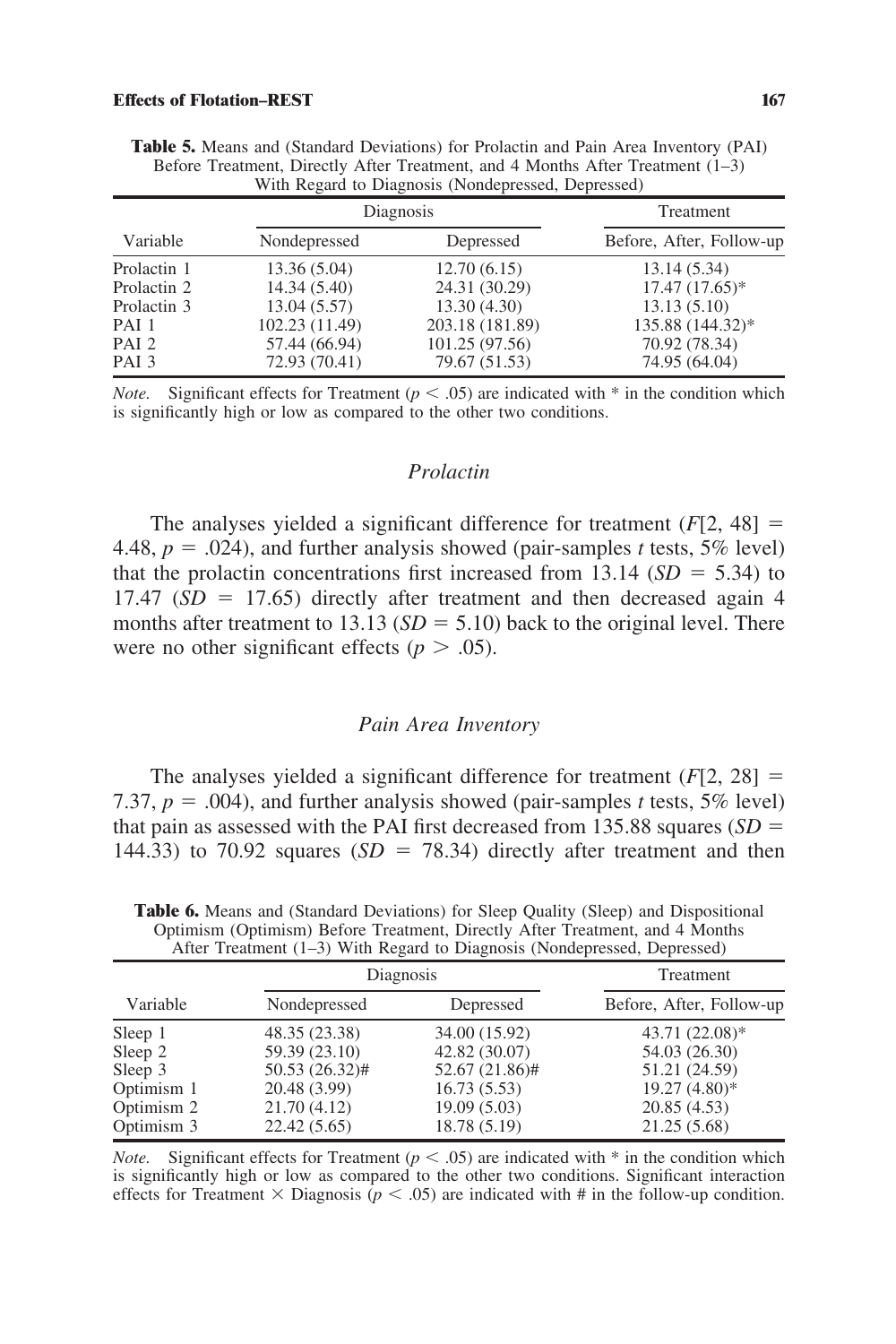|           |                | Diagnosis      | Treatment                |
|-----------|----------------|----------------|--------------------------|
| Variable  | Nondepressed   | Depressed      | Before, After, Follow-up |
| Stress 1  | 2.27(0.96)     | 2.83(0.85)     | $2.45(0.95)^*$           |
| Stress 2  | 1.56(0.98)     | 1.95(1.15)     | 1.69(1.04)               |
| Stress 3  | 1.89(1.00)     | 1.93(0.99)     | 1.90(0.98)               |
| Anxiety 1 | 7.22(3.54)     | 10.91(3.65)    | $8.41(3.93)*$            |
| Anxiety 2 | 5.63(3.25)     | 7.18(3.63)     | 6.11(3.40)               |
| Anxiety 3 | $6.63(3.89)$ # | $7.67(5.50)$ # | 6.96(4.39)               |
| Depress 1 | 4.13(2.94)     | 10.09(4.99)    | $6.06(4.62)$ *           |
| Depress 2 | 3.21(2.72)     | 6.18(3.43)     | 4.14(3.23)               |
| Depress 3 | $4.05(3.08)$ # | $4.89(4.54)$ # | 4.32(3.55)               |

**Table 7.** Means and (Standard Deviations) for Stress, Anxiety, and Depression Before Treatment, Directly After Treatment, and 4 Months After Treatment (1–3) With Regard to Diagnosis (Nondepressed, Depressed)

*Note.* Significant effects for Treatment ( $p < .05$ ) are indicated with  $*$  in the condition which is significantly high or low as compared to the other two conditions. Significant interaction effects for Treatment  $\times$  Diagnosis ( $p < .05$ ) are indicated with # in the follow-up condition.

maintained at the same level after 4 months after treatment (mean  $= 74.95$ ,  $SD = 64.04$ ). There were no other significant effects ( $p > .05$ ).

# *Sleep Quality*

The analyses yielded a significant difference for treatment  $(F[2, 52] =$ 4.72,  $p = .019$ ), and further analysis showed (pair-samples *t* tests, 5% level) that the sleep quality first enhanced from  $43.71$  (*SD* = 22.08) to 54.03 (*SD* = 26.30) directly after treatment and then maintained at the same level after 4 months after treatment (mean  $= 52.21$ ,  $SD = 24.59$ ). In addition, there was a significant treatment  $\times$  diagnosis interaction effect (*F*[2, 52] = 3.85, *p* = .004) indicating that patients who did not have a burnout diagnosis first improved their sleep quality directly after treatment and then decreased again 4 months after treatment back to the original level, whereas the patients with burnout diagnosis improved according to a trend test (Page, 5% level) both directly after treatment and 4 months after the treatment. There were no other significant effects ( $p > .05$ ).

# *Dispositional Optimism*

The analyses yielded a significant difference for treatment  $(F[2, 52] =$ 10.72,  $p = .001$ ), and further analysis showed (pair-samples *t* tests, 5% level) that dispositional optimism first enhanced from 19.26 points  $(SD = 4.80)$  to 20.85 points  $(SD = 4.53)$  directly after treatment and then maintained at the same level 4 months after treatment (mean  $= 21.25$ ,  $SD = 5.68$ ). In addition,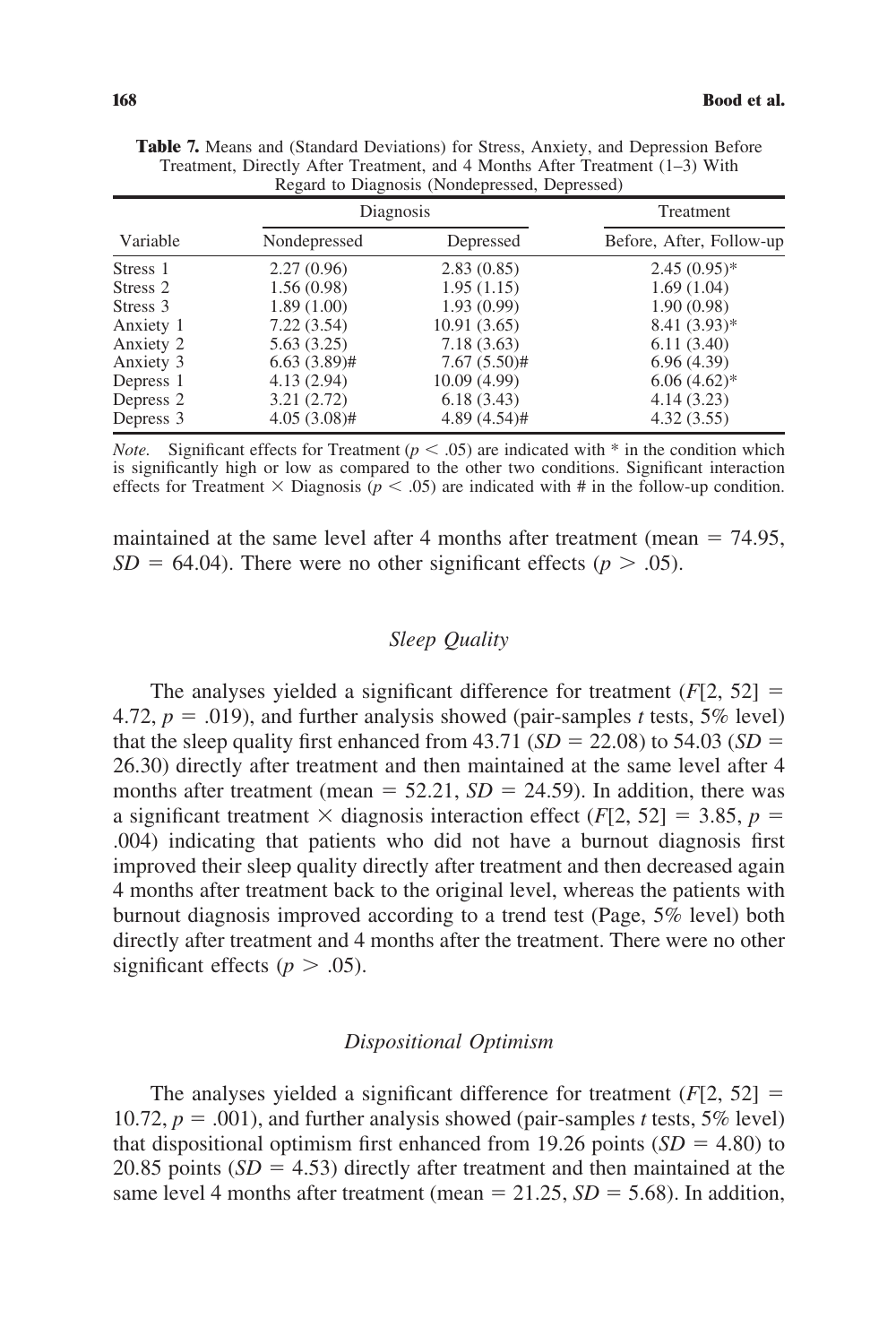#### **Effects of Flotation–REST 169**

there was a significant difference with regard to diagnosis  $(F[1, 26] = 5.17$ ,  $p = .043$ ) indicating that patients who did not have a burnout diagnosis were more optimistic as compared with the patients with a burnout diagnosis. There were no other significant effects ( $p > .05$ ).

# *Stress*

The analyses yielded a significant difference for treatment  $(F[2, 50] =$ 12.35,  $p = .001$ ), and further analysis showed (pair-samples *t* tests, 5% level) that stress first decreased from 14.73 points  $(SD = 5.71)$  to 10.11 points  $(SD = 6.23)$  directly after treatment and then maintained at the same level after 4 months after treatment (mean  $= 11.43$ ,  $SD = 5.88$ ). There were no other significant effects ( $p > .05$ ).

# *Anxiety*

The analyses yielded a significant difference for treatment  $(F[2, 52] =$ 15.69,  $p = .001$ ), and further analysis showed (pair-samples *t* tests, 5% level) that the anxiety first decreased from 8.41 points  $(SD = 3.93)$  to 6.11  $(SD = 3.93)$ 3.40) directly after treatment and then maintained at the same level after 4 months after treatment (mean  $= 6.96$ , *SD*  $= 4.39$ ).

# *Depression*

The analyses yielded a significant difference for treatment  $(F[2, 52] =$ 14.67,  $p = .001$ ), and further analysis showed (pair-samples *t* tests, 5% level) that the depression first decreased from 6.06 points  $(SD = 4.62)$  to 4.14 points  $(SD = 3.23)$  directly after treatment and then maintained at the same level 4 months after treatment (mean  $= 4.32$ ,  $SD = 3.55$ ). There was also a significant difference with regard to diagnosis  $(F[1, 26] = 12.28, p = .003)$ indicating that patients with a burnout diagnosis were more depressive as compared with the patients who did not have a burnout diagnosis. In addition, there was a significant treatment  $\times$  diagnosis interaction effect (*F*[2, 52] = 13.80,  $p = .001$ ) indicating that patients who did not have a burnout diagnosis first decreased their levels of depression directly after treatment and then increased again 4 months after treatment back to the original level, whereas the patients with a burnout diagnosis lowered their depression levels, according to a trend test (5% level), both directly after treatment and 4 months after the treatment. There were no other significant effects ( $p > .05$ ).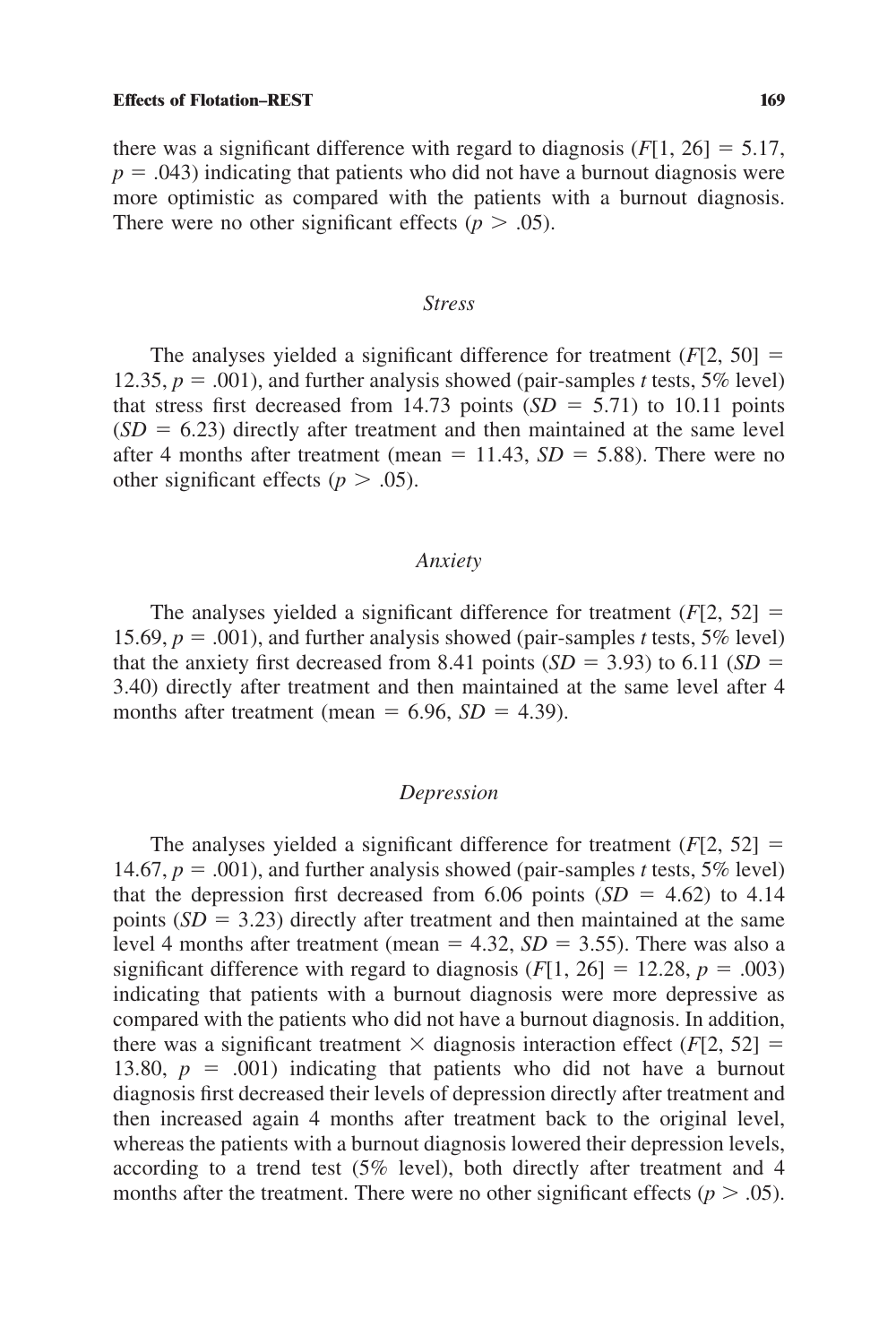# *The Relaxation Response (RR)*

To investigate a possible release of the RR, and whether or not the magnitude of the response increased during treatment, EDN was administered to participants in the flotation–REST group directly after the first session in the flotation tank and directly after the last (i.e., the 12th) session. A split-plot analysis of variance with session (i.e., first flotation session, last flotation session) as the within-subjects factor and diagnosis (nonburnout patients, burnout patients) as the between-subjects factor was used. The analyses yielded a significant difference for session  $(F[1, 28] = 19.39, p <$ .001), and further analysis showed (pair-samples *t* tests, 5% level) that the EDN level increased from 29.48 points  $(SD = 16.01)$  measured directly after the first session to 40.12 ( $SD = 21.10$ ) directly after the last session. There were no other significant effects ( $p > .05$ ).

# **DISCUSSION**

The present study aimed to replicate earlier studies concerning several positive effects of flotation–REST on well-being for patients with stressrelated pain, with or without burnout diagnosis, and also to study long-term effects of the method. Results indicated that flotation–REST treatment was beneficial for the patients: pain areas, stress, anxiety, and depression decreased compared with a control group, whereas sleep quality and optimism increased. Those results are in line with several other studies (e.g., Bood, Sundequist, Kjellgren, Nordström, & Norlander, in press; Kjellgren, Sundeqvist, Norlander, & Archer, 2001). Further it was noticed, as a novel result, that prolactin levels were enhanced after 12 sessions in the flotation tank.

Results also indicated that that the positive effects of the flotation–REST therapy were typically maintained 4 months after treatment. The patients' experienced pain areas decreased by 48% as a result of the treatment and maintained at the same level after the 4 months with no treatment. Sleep quality was enhanced by 23% and maintained at the same level after the 4 months. Dispositional optimism increased by 8.3% and maintained at the same level after the 4 months. Experienced stress decreased by 31.4% and kept the same level after the follow up. Anxiety decreased by 27.4% and maintained the same level after the follow up. Depression lowered 24.1% and maintained the same level. Prolactin levels, however, first increased by 33% and then, after the follow up, sank back to initial levels.

The conventional description of the physiological effects of prolactin is that its major target organ is the mammary gland with the purpose to stimulate mammary gland development and milk production (Grattan, Pi,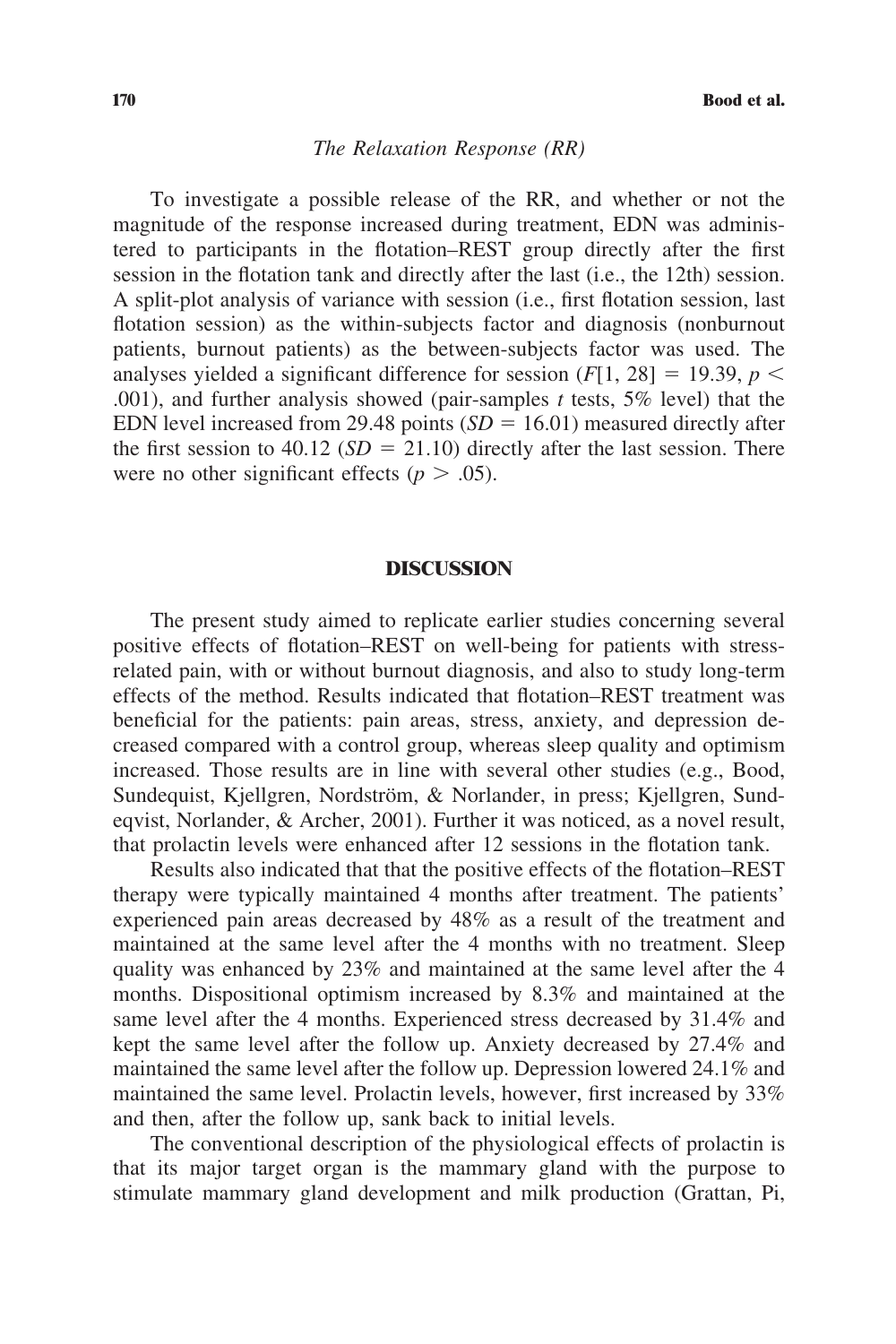Andrews, et al., 2001). This is of course true to some extent and functional through puberty and in pregnancy, but it cannot explain the physiological purpose of prolactin rise, for example, during extensive physical exercise (Kiive, Maaroos, Shlik, Toru, & Harro, 2004). A possible speculation would be that prolactin may also be a marker for a vitality-enhancing effect for an organism under pressure which, despite this circumstance, manages to experience relaxation. That would shed some new light not only on the reports of increased levels of prolactin during extensive physical exercise (Kiive, Maaroos, Shlik, Toru, & Harro, 2004), but also on the fact that levels of prolactin rise with healing of wounds, reparation of tissue, and during sleep (Lindholm, 1996). Because increased levels of prolactin are not beneficial for the organism over long periods of time (Werner, Bengtsson, Petrus, et al., 1999), the levels of prolactin, after an intensive period of exercise or after the healing of wounds, eventually will decrease to initial levels.

A hypothesis is that the "booster-vitality" effect would be strengthened if patients with more severe complaints (e.g., not only stress-related pain, but also burnout depression) have the greatest rise of prolactin levels. Analyses, however, did not indicate that patients with burnout diagnosis peaked more on prolactin levels directly after the period of treatment. Analyses indicated that patients with burnout diagnosis, as compared with patients without such a diagnosis, benefited more from the treatment with regard to depression. A further notion was that patients with a burnout diagnosis experienced the same quality of the relaxation response, measured with the EDN, as the patients without such a diagnosis. Both groups of patients responded at the same EDN levels after the first flotation session and both groups experienced the same enhancement of EDN levels after the 12th session.

The study did have some limitations. One obvious one was that there was no follow up of the control cohort as a result of financial limitations on the project. Furthermore, the small number of cortisol and prolactin measurements may rightly be criticized, but considering that patients were involved in a relaxation program, frequent blood sampling might been very disturbing. Naturally, the few men in the study constitute a problem, but it should also be noted that their part in the sample is typical for the population. An analysis (Mann-Whitney, 5% level) showed that the prolactin values for the men did not significantly differ from women regarding measures taken before treatment or at the follow up 4 months later. The blood sample taken directly after treatment for the men, like for the women, was significantly higher as compared with the other two measurements, although the men did not peak as high as the women. Finally, flotation–REST experiments often maintain an armchair group or a couch group as the control group (Norlander, Bergman, & Archer, 1998). The question of which group one should prefer is not settled. The problem with the couch group is that participants may fall asleep, or they might experience the condition as more or less a chamber REST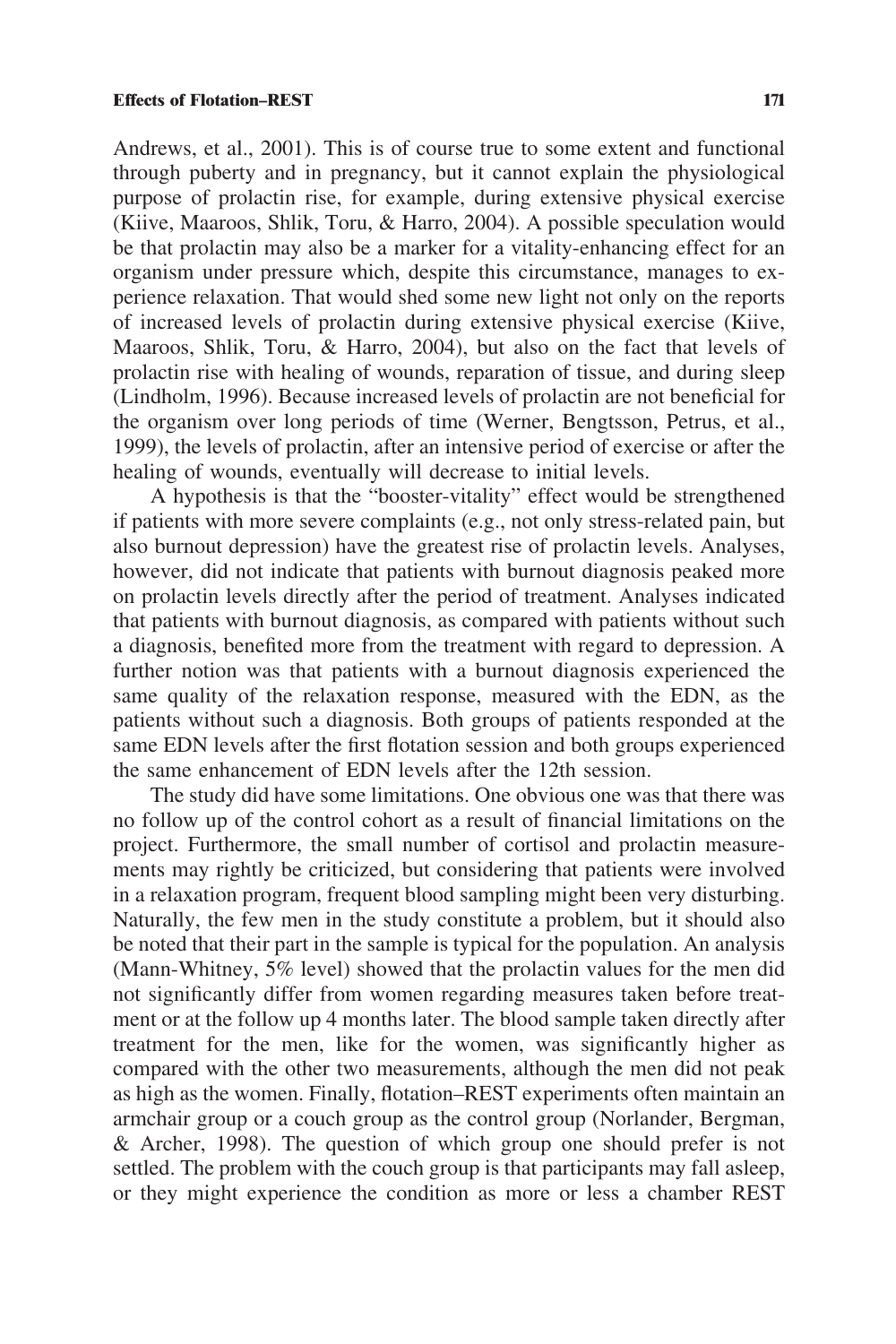condition (i.e., another form of REST rather than a control condition). The armchair condition is certainly a non-REST condition and despite problems such as a different body posture as compared with flotation–REST, it is the most used control condition in flotation experiments (Norlander, Bergman, & Archer, 1998). The important thing is that participants in both experimental conditions (i.e., control and flotation) get the same attention (Bood, Sundequist, Kjellgren, Nordström, & Norlander, in press).

All in all, the results suggest that flotation tank therapy is an effective and noninvasive method for the treatment of stress-related pain, with effects persisting for at least 4 months. The treatment of both burnout depression and pain related to muscle tension constitutes a major challenge for the patient as well as the care provider, an area where great gains can be made if the treatment is effective. An important aspect of such treatment is to find methods that involve rest and recovery and an increased ability to experience happiness and hope. Flotation tank therapy may constitute an integral part of such treatment. There is, however, a necessity for further research to find and understand connections among possible markers, stress, and the relaxation response.

# **References**

- Ballard, E. (1993). REST in the treatment of persistent psycho physiological insomnia. In A. F. Barabasz, & M. Barabasz (Eds.), *Clinical and experimental restricted environmental stimulation* (pp. 187–203). New York: Springer-Verlag.
- Ben-Menachem, M. (1977). *Relaxation. A literature survey and an attempt to build a new model. School psychological therapy research program.* Göteborg, Sweden: Gothenburg School Administration.
- Benson, H. (1975). *The relaxation response.* New York: Morrow.
- Bleich, H. L., & Boro, E. S. (1977). Systemic hypertension and the relaxation response. *New England Journal of Medicine, 296,* 1152–1156.
- Bood, S. Å., Archer, T., & Norlander, T. (2004). Affective personality in relation to general personality, self-reported stress, coping and optimism. *Individual Differences Research, 2,* 26–37.
- Bood, S. Å., Sundequist, U., Kjellgren, A., Nordström, G., & Norlander, T. (in press). *Effects of flotation–REST (restricted environmental stimulation technique) on stress related muscle pain: What makes the difference in therapy, attention-placebo, or the relaxation response?* Manuscript submitted for publication.
- Borrie, R. (1993). Bridging the gap. In A. F. Barabasz, & M. Barabasz (Eds.), *Clinical and experimental restricted environmental stimulation* (pp. 21–27). New York: Springer-Verlag.
- Dittrich, A. (1998). The standardized psychometric assessment of Altered States of Consciousness (ASCs) in humans. *Pharmacopsychiatry, 31,* 80–84.
- Esch, T., Fricchione, L., & Stefano, G. B. (2003). The therapeutic use of the relaxation response in stress-related diseases. *Medical Science Monitor, 9,* 23–34.
- Fine, T. H., & Turner, J. W. (1982). The effect of brief restricted environmental stimulation therapy treatment of essential hypertension. *Behavior Research Therapy, 20,* 567–570.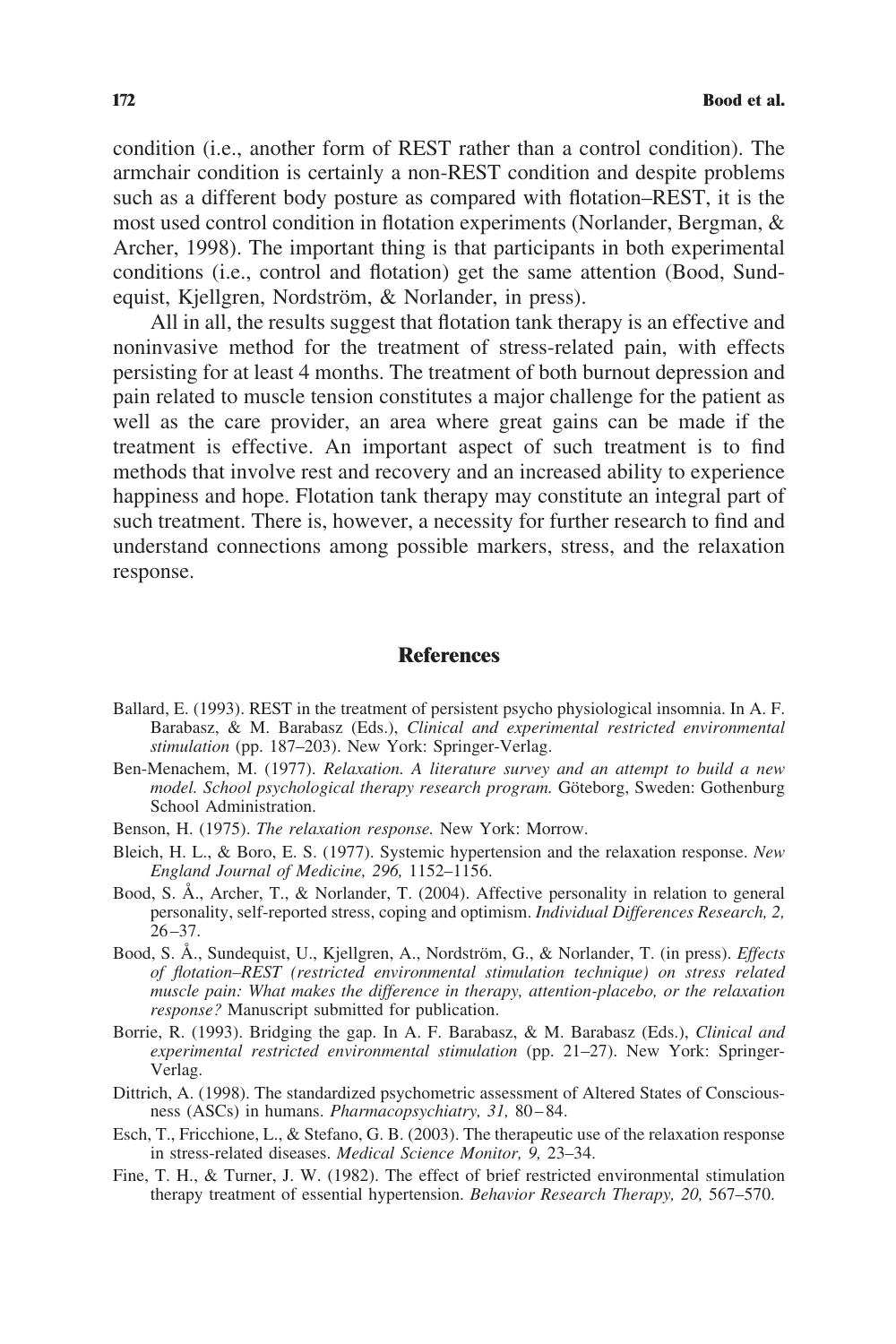#### **Effects of Flotation–REST 173**

- Fine, T. H., & Turner, J. W. (1985). Rest-assisted relaxation and chronic pain. In J. J. Sánchez-Sosa (Ed.), *Health and clinical psychology* (pp. 115–126). North-Holland: Elsevier Science Publisher.
- Forgays, D. G., & Forgays, F. K. (1992). Creativity enhancement through flotation isolation. *Journal of Environmental Psychology, 12,* 329–335.
- Goldstein, D. D., & Jessen, W. E. (1990). Flotation effect on premenstrual syndrome. In P. Suedfield, J. W. Turner, and T. H. Fine (Eds.), *Restricted environmental stimulation* (pp. 210–216). New York: Springer-Verlag.
- Grattan, D. R., Pi, X. J., Andrews, Z. B., Augustine, R. A., Kokay, I. C., Summer, M. R., Todd, B., & Bunn, S. J. (2001). Prolactin receptors in the brain during pregnancy and lactation implications for behavior. *Hormones and Behavior, 2,* 115–124.
- Herrmann, C. (1997). International experiences with hospital anxiety and depression scale. A review of validation data and clinical results. *Journal of Psychosomatic Research, 42,* 17–41.
- Hoffman, J. W., Benson, H., Arns, P. A., Stainbrook, G. L., Lansberg, G. L., Young, J. B., & Gill, A. (1982). Reduced sympathetic nervous system responsivity associated with the relaxation response. *Science, 215,* 190–192.
- Huebner, E. S., & Dew, T. (1995). Preliminary validation of the positive and negative affect schedule with adolescents. *Journal of Psycho-educational Assessment, 13,* 286–293.
- Jessen, W. E. (1990). In-tank flotation therapy. In J. W. Turner, & T. H. Fine (Eds.), *Restricted environmental stimulation* (pp. 152–157). Ohio: Medical College of Ohio Press.
- Jones, B. M. (2001). Changes in cytokine production in healthy subjects practising Guolin Qigong: A pilot study. *Alternative Medicine, 1,* 8.
- Kiive, E., Maaroos, J., Shlik, J., Toru, I., & Harro, J. (2004). Growth hormone, cortisol and prolactin response in depressed patients. *Progress in Neuropsychopharmacology & Biological Psychiatry, 6,* 1007–1013.
- Kjellgren, A. (2003). *The experience of flotation–REST (restricted environmental stimulation technique): Consciousness, creativity, subjective stress and pain.* Unpublished doctoral dissertation, Göteborgs Universitet.
- Kjellberg, A., & Bohlin, B. (1974). Self-reported arousal: Further development of a multifactorial inventory. *Scandinavian Journal of Psychology, 15,* 285–292.
- Kjellberg, A., & Iwanowski, S. (1989). *Stress/energi formuläret: Utvekling av en metod för skattning av sinnesstämning i arbetet.* [The Stress/arousal questionnaire: Development of a method for assessment of mood at work.] Solna, Sweden: Arbetsmiljöinsititutet.
- Kjellgren, A., Sundeqvist, U., Norlander, T., & Archer, T. (2001). Effects of flotation–REST on muscle tension pain. *Pain Research and Management, 6,* 181–189.
- Kjellgren, A., Sundequist, U., Sundholm, U., Norlander, T., & Archer, T. (2004). Altered consciousness in flotation–REST and chamber-REST: Experience of experimental pain and subjective stress. *Social Behavior and Personality, 32,* 103–116.
- Levi, L. (2002). Stress—en översikt. Internationella och folkhälsoperspektiv [Stress—A review. International and public health perspectives.] In R. Ekman, & B. Arntez (Eds.), *Stress: Molekylerna, individen, organisationen och samhället* [Stress: The molecules, the individual, the organisation and society] (pp. 44–61). Stockholm: Liber.
- Levi, L. (2004). Det sjuka Sverige—en utmaning för läkarkåren [Sweden as a patient–a challenge for the physicians]. *Läkartidningen*, 101.
- Lindholm, C. (1996). Smärta vid bensår och trycksår [Pain in connection to leg injury and treatment of wounds]. *Vård, 2,* 97–103.
- Linton, S. J. (1994). The role of psychological factors in back pain and its remediation. *Pain Reviews, 1,* 231–243.
- Lundberg, U. (2003). Psykisk stress och muskuloskeletala besvär: Psykobiologiska mekanismer. Brist på vila och återhämtning större problem än arbetsbelastning [Psychological] stress and muscle skeleton ailments: Psychobiological mechanisms. Lack of relaxation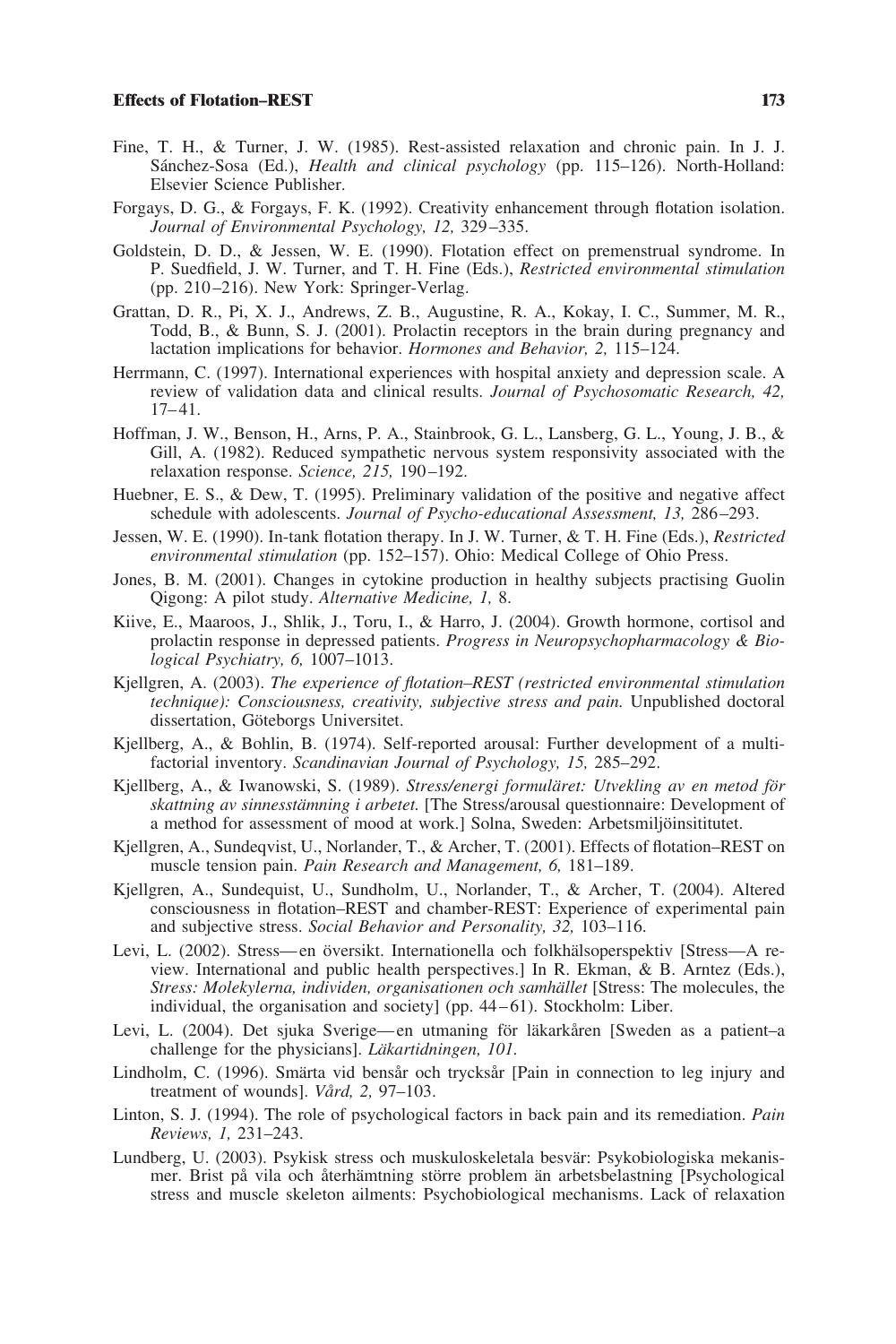and restitution are bigger problems as compared to work problems]. *Läkartidningen*, 100, 1892–1895.

- Lundberg, U., & Melin, B. (2002). Stress in the development of musculoskeletal pain. In S. Linton (Eds.), *Avenues for the prevention of chronic musculoskeletal pain and disability* (pp. 165–179). Amsterdam: Elsevier Science.
- Mahoney, M. J. (1990). Applications of flotation REST in personal development. In J. W. Turner, & T. H. Fine (Eds.), *Restricted environmental stimulation* (pp. 174–180). Ohio: Medical College of Ohio Press.
- Maslach, C. (1998). A multidimensional theory of burnout. In C. L. Cooper (Ed.), *Theories of organizational stress* (pp. 68–85). Oxford: Oxford University Press.
- Melin, B., Cure, M., Pequignot, J. M., & Bittel, J. (1988). Body temperature and plasma prolactin and norepinephrine relationships during exercise in a warm environment: Effect of dehydration. *European Journal of Applied Physiology and Occupational Physiology, 58,* 146–151.
- Mereday, C., Leham, C., & Borrie, R. (1990). Flotation for the management of rheumatoid arthritis. In P. Suedfeld, J. W. Turner, & T. H. Fine (Eds.), *Restricted environmental stimulation* (pp. 169–173). New York: Springer-Verlag.
- Norlander, T. (1997). *Alcohol and the creative process. Frameworks of influence by alcohol upon creative performance*. Örebro, Sweden: Tryckverkstan.
- Norlander, T., Bergman, H., & Archer, T. (1998). Effects of flotation REST on creative problem solving and originality. *Journal of Environmental Psychology, 18,* 399–408.
- Norlander, T., Bergman, H., & Archer, T. (1999). Primary process in competitive archery performance: Effects of flotation REST. *Journal of Applied Sport Psychology, 11,* 194– 209.
- Norlander, T., Bergman, H., & Archer, T. (2002). Relative constancy of personality characteristics and efficacy of a 12-month training program in facilitating coping strategies. *Social Behavior and Personality, 30,* 773–784.
- Norlander, T., Bood, S. Å., & Archer, T. (2002). Performance during stress: Affective personality, age, and regularity of physical exercise. *Social Behavior and Personality, 30,* 495–508.
- Norlander, T., Kjellgren, A., & Archer, T. (2001). The experience of flotation–REST as a function of setting and previous experience of altered states of consciousness. *Imagination Cognition and Personality, 20,* 161–178.
- Norlander, T., Kjellgren, A., & Archer, T. (2003). Effects of flotation- versus chamberrestricted environmental stimulation technique (REST) on creativity and realism under stress and non-stress conditions. *Imagination, Cognition and Personality, 22,* 341–357.
- Nowlis, V., & Green, B. E. (1965). Research with the mood adjective checklist. In S. S. Tomkins, & C. E. Izard (Eds.), *Affect, cognition and personality* (pp. 352–389). New York: Springer.
- Sandlund, E. S., Linnarud, M., & Norlander, T. (2001). Effects of stress versus flotation–REST relaxation on creativity and literacy skills in advanced English as a second language (ESL) composition. *International Journal of Language & Communication, 15,* 95–113.
- Sandlund, E. S., & Norlander, T. (2000). The effects of Thai Chi Chuan relaxation and exercise on stress responses and well-being: An overview of research. *International Journal of Stress Management, 7,* 139–149.
- Scheier, M. F., & Carver, C. S. (1985). Optimism, coping and health: Assessment and implications of generalized outcome expectancies. *Health Psychology, 4,* 219–247.
- Schulz, P., & Kaspar, C. H. (1994). Neuroendocrine and psychological effects of restricted environmental stimulation technique in a floatation tank. *Biological Psychology, 37,* 161–175.
- Setterlind, S. (1990). *Från hypnos och suggesion till avslappning och meditation. En metod och forskningsöversikt* [From hypnosis and suggestion to relaxation and meditation. A research review]. Örebro, Sweden: Welins.